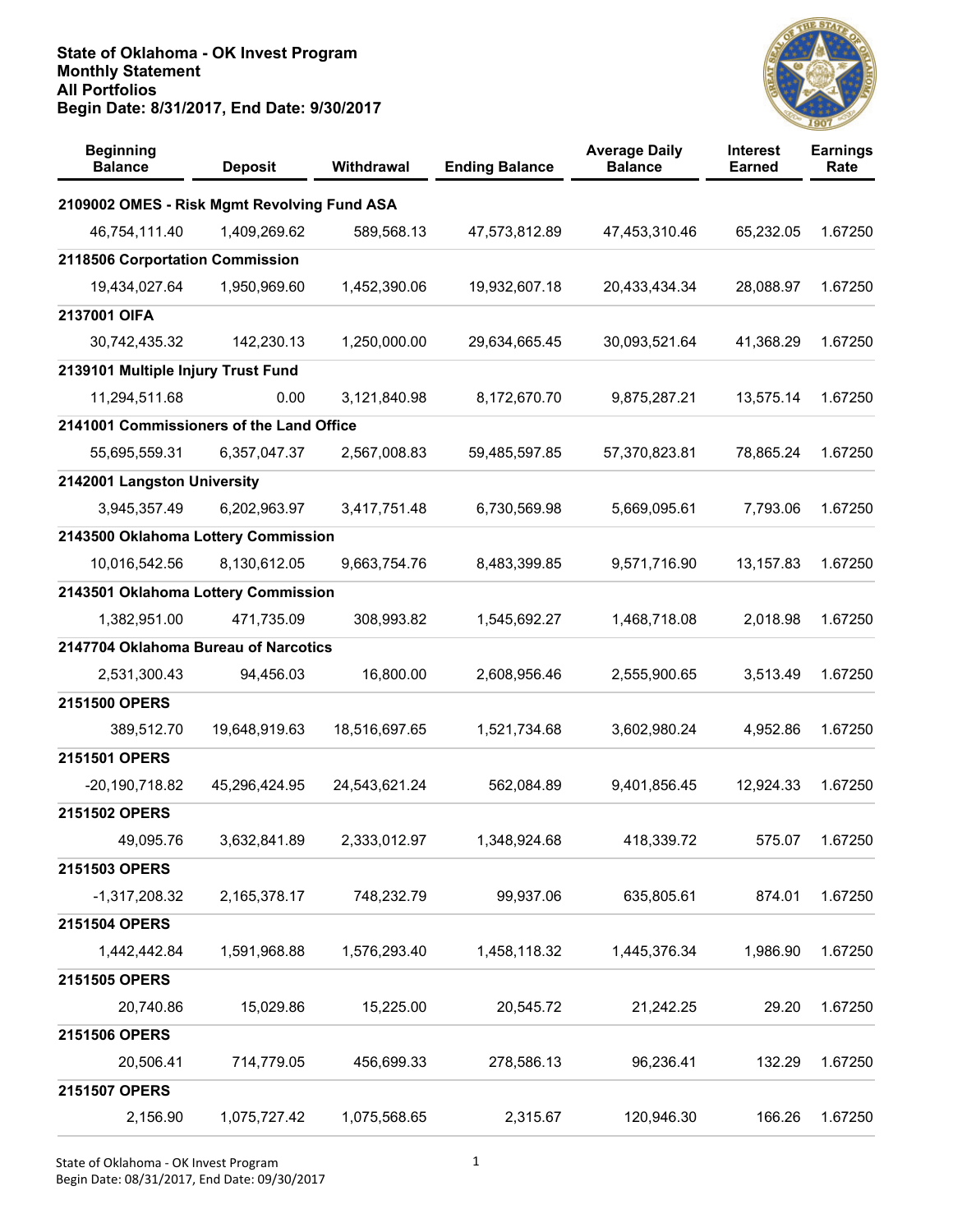| <b>Beginning</b><br><b>Balance</b>       | <b>Deposit</b> | Withdrawal     | <b>Ending Balance</b> | <b>Average Daily</b><br><b>Balance</b> | <b>Interest</b><br><b>Earned</b> | <b>Earnings</b><br>Rate |
|------------------------------------------|----------------|----------------|-----------------------|----------------------------------------|----------------------------------|-------------------------|
| 2151508 OPERS                            |                |                |                       |                                        |                                  |                         |
| 242.07                                   | 138,731.70     | 138,712.75     | 261.02                | 15,060.98                              | 20.70                            | 1.67250                 |
| 2151510 OPERS                            |                |                |                       |                                        |                                  |                         |
| 0.00                                     | 84,685.68      | 84,685.68      | 0.00                  | 14,115.51                              | 19.40                            | 1.67250                 |
| 2153001 Panhandle State University       |                |                |                       |                                        |                                  |                         |
| 2,936,128.12                             | 654,858.95     | 1,064,043.86   | 2,526,943.21          | 2,715,857.74                           | 3,733.37                         | 1.67250                 |
| 2155701 OK Police Pension                |                |                |                       |                                        |                                  |                         |
| 15,904,427.59                            | 44,814,187.65  | 11,582,135.98  | 49,136,479.26         | 28,028,889.49                          | 38,530.12                        | 1.67250                 |
| 2169502 Tax Commission                   |                |                |                       |                                        |                                  |                         |
| 378,728,857.34                           | 376,977,660.44 | 373,658,872.77 | 382,047,645.01        | 189,876,264.36                         | 261,014.84                       | 1.67250                 |
| 2169520 Tax Commission                   |                |                |                       |                                        |                                  |                         |
| 5,539,737.32                             | 2,792,254.91   | 4,418,804.14   | 3,913,188.09          | 7,478,954.31                           | 10,281.00                        | 1.67250                 |
| 2169521 Tax Commission                   |                |                |                       |                                        |                                  |                         |
| 32,414,370.68                            | 35,900,557.05  | 32,836,228.41  | 35,478,699.32         | 18,338,486.14                          | 25,209.14                        | 1.67250                 |
| 2174007 State Treasurer                  |                |                |                       |                                        |                                  |                         |
| 204,396.97                               | 102,929.68     | 0.00           | 307,326.65            | 286,740.71                             | 394.17                           | 1.67250                 |
| 2183006 DHS - CSED                       |                |                |                       |                                        |                                  |                         |
| 13,991,077.71                            | 8,215,288.34   | 10,443,432.58  | 11,762,933.47         | 11,990,797.65                          | 16,483.24                        | 1.67250                 |
| 7200039 Oklahoma Boll Weevil Eradication |                |                |                       |                                        |                                  |                         |
| 1,517,787.01                             | 2,199.51       | 39,354.84      | 1,480,631.68          | 1,499,123.51                           | 2,060.78                         | 1.67250                 |
| 7200320 Department of Wildlife           |                |                |                       |                                        |                                  |                         |
| 520,094.67                               | 5,896,664.07   | 5,478,534.55   | 938,224.19            | 1,833,212.64                           | 2,520.04                         | 1.67250                 |
| 7200359 OERB                             |                |                |                       |                                        |                                  |                         |
| 10,172,593.45                            | 1,245,230.98   | 1,060,881.28   | 10,356,943.15         | 10,832,099.62                          | 14,890.43                        | 1.67250                 |
| 7200370 OIFA                             |                |                |                       |                                        |                                  |                         |
| 515,769.22                               | 67,252.62      | 56,146.59      | 526,875.25            | 519,866.89                             | 714.64                           | 1.67250                 |
| 7200391 Multiple Injury Trust Fund       |                |                |                       |                                        |                                  |                         |
| 103,729.45                               | 84,236.36      | 90,136.89      | 97,828.92             | 124,357.76                             | 170.95                           | 1.67250                 |
| 7200410 Commissioners of the Land Office |                |                |                       |                                        |                                  |                         |
| 1,961,696.81                             | 361,014.88     | 23,220.00      | 2,299,491.69          | 1,996,619.55                           | 2,744.67                         | 1.67250                 |
| 7200435 Oklahoma Lottery Commission      |                |                |                       |                                        |                                  |                         |
| 11, 133, 115. 24                         | 8,527,974.98   | 8,472,121.57   | 11,188,968.65         | 8,401,064.39                           | 11,548.59                        | 1.67250                 |
| 7200515 OPERS                            |                |                |                       |                                        |                                  |                         |
| 115,878.46                               | 447,345.44     | 454,933.03     | 108,290.87            | 262,764.74                             | 361.21                           | 1.67250                 |
| 7200557 Oklahoma Police Pension          |                |                |                       |                                        |                                  |                         |
| 0.00                                     | 21,773.09      | 21,607.03      | 166.06                | 2,610.55                               | 3.59                             | 1.67250                 |
| 7200588 Real Estate Commission           |                |                |                       |                                        |                                  |                         |
| 575,719.59                               | 136,322.86     | 146,832.16     | 565,210.29            | 583,931.87                             | 802.71                           | 1.67250                 |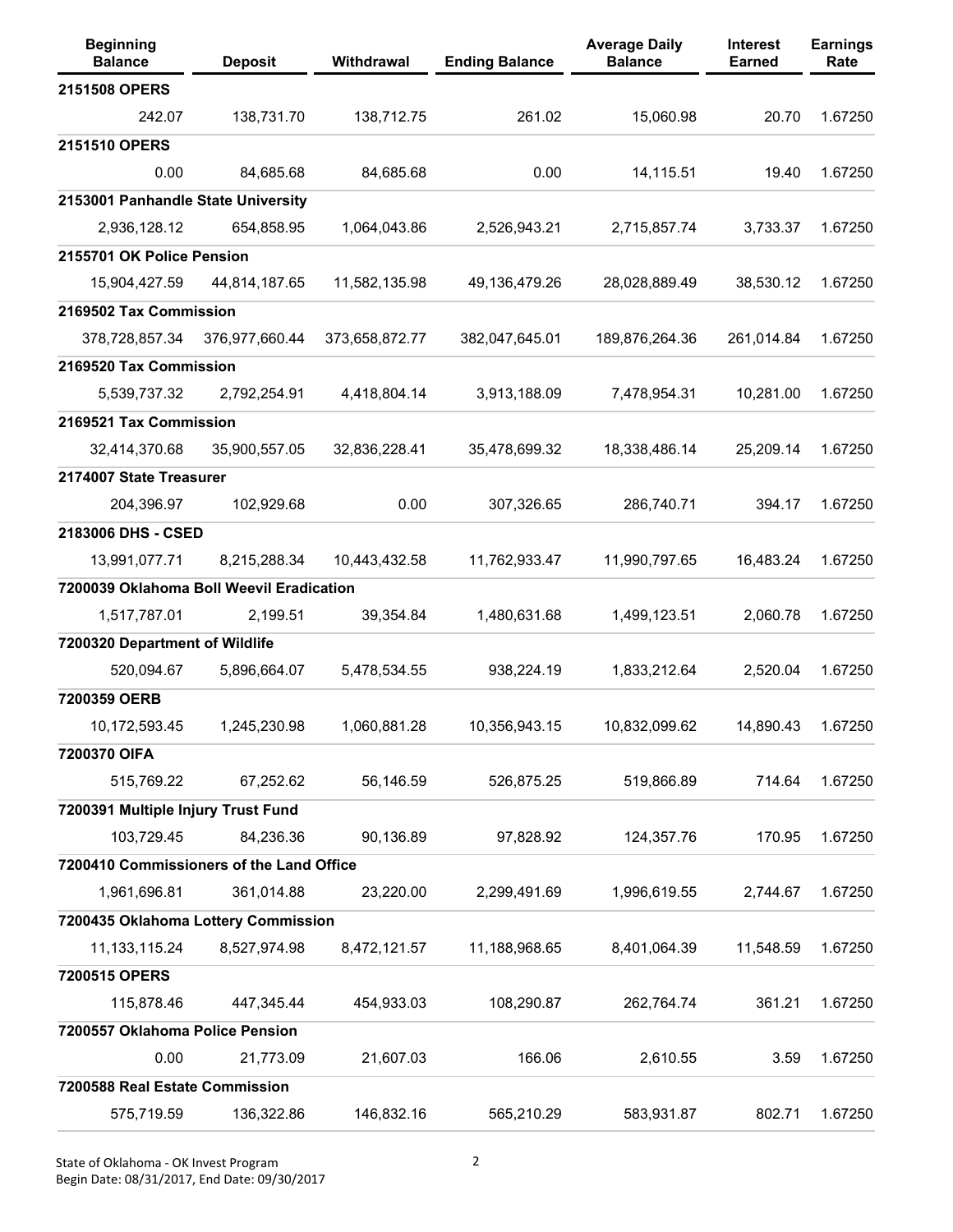| <b>Beginning</b><br><b>Balance</b>           | <b>Deposit</b> | Withdrawal   | <b>Ending Balance</b> | <b>Average Daily</b><br><b>Balance</b> | <b>Interest</b><br><b>Earned</b> | <b>Earnings</b><br>Rate |
|----------------------------------------------|----------------|--------------|-----------------------|----------------------------------------|----------------------------------|-------------------------|
| 7200830 Department of Human Services         |                |              |                       |                                        |                                  |                         |
| 52,062.00                                    | 79.70          | 0.00         | 52,141.70             | 52,123.10                              | 71.65                            | 1.67250                 |
| 7201825 University Hospitals Authority       |                |              |                       |                                        |                                  |                         |
| 3,061,412.61                                 | 7,518,506.43   | 4,592,390.40 | 5,987,528.64          | 5, 164, 712. 29                        | 7,099.71                         | 1.67250                 |
| 7205090 OMES Risk Management Division/DSC    |                |              |                       |                                        |                                  |                         |
| 45,434,167.47                                | 285,566.09     | 1,225,100.85 | 44,494,632.71         | 45,224,938.80                          | 62,168.80                        | 1.67250                 |
| 7205204 JM Davis Arms & Historical Museum    |                |              |                       |                                        |                                  |                         |
| 3,234.23                                     | 4.63           | 0.00         | 3,238.86              | 3,237.78                               | 4.45                             | 1.67250                 |
| 7205320 Department of Wildlife               |                |              |                       |                                        |                                  |                         |
| 438,596.36                                   | 132,819.58     | 64,109.43    | 507,306.51            | 457,313.39                             | 628.65                           | 1.67250                 |
| 7205359 Sustaining OK Energy Resources       |                |              |                       |                                        |                                  |                         |
| 3,385,534.65                                 | 65,743.02      | 27,843.77    | 3,423,433.90          | 3,429,560.40                           | 4,714.47                         | 1.67250                 |
| 7205435 Oklahoma Lottery Commission          |                |              |                       |                                        |                                  |                         |
| 163,483.35                                   | 4,778.30       | 0.00         | 168,261.65            | 165,480.21                             | 227.48                           | 1.67250                 |
| 7205515 OPERS                                |                |              |                       |                                        |                                  |                         |
| 216,064.76                                   | 42,855.72      | 0.00         | 258,920.48            | 234,519.68                             | 322.38                           | 1.67250                 |
| 7205563 OK Bd for Private Vocational Schools |                |              |                       |                                        |                                  |                         |
| 356,515.69                                   | 3,653.01       | 24,567.83    | 335,600.87            | 345,993.37                             | 475.62                           | 1.67250                 |
| 7205630 Oklahoma Department of Securities    |                |              |                       |                                        |                                  |                         |
| 398,049.73                                   | 568.84         | 211.25       | 398,407.32            | 398,386.59                             | 547.65                           | 1.67250                 |
| 7205807 Oklahoma Health Care Authority       |                |              |                       |                                        |                                  |                         |
| 4,642,691.89                                 | 113,713.01     | 0.00         | 4,756,404.90          | 4,687,042.36                           | 6,443.08                         | 1.67250                 |
| 7210270 State Election Board                 |                |              |                       |                                        |                                  |                         |
| 6,140,584.50                                 | 8,817.95       | 8,694.05     | 6,140,708.40          | 6,140,384.42                           | 8,440.93                         | 1.67250                 |
| 7210320 Department of Wildlife               |                |              |                       |                                        |                                  |                         |
| 2,202,948.32                                 | 48,017.44      | 287,613.81   | 1,963,351.95          | 2,151,871.13                           | 2,958.09                         | 1.67250                 |
| 7210350 Oklahoma Historical Society          |                |              |                       |                                        |                                  |                         |
| 27.02                                        | 0.04           | 0.00         | 27.06                 | 27.05                                  | 0.04                             | 1.67250                 |
| 7210400 Office of Juvenile Affairs           |                |              |                       |                                        |                                  |                         |
| 65,940.34                                    | 120.42         | 0.00         | 66,060.76             | 66,020.53                              | 90.76                            | 1.67250                 |
| 7210410 Commissioners of the Land Office     |                |              |                       |                                        |                                  |                         |
| 19,869,342.20                                | 28,450.56      | 0.00         | 19,897,792.76         | 19,891,154.30                          | 27,343.53                        | 1.67250                 |
| 7210515 OPERS                                |                |              |                       |                                        |                                  |                         |
| 1,656.43                                     | 1,563.02       | 0.00         | 3,219.45              | 2,689.86                               | 3.70                             | 1.67250                 |
| 7210588 Real Estate Commission               |                |              |                       |                                        |                                  |                         |
| 287,870.89                                   | 39,686.13      | 288.29       | 327,268.73            | 311,945.55                             | 428.82                           | 1.67250                 |
| 7215320 Department of Wildlife               |                |              |                       |                                        |                                  |                         |
| 2,843,500.01                                 | 15,292.71      | 0.00         | 2,858,792.72          | 2,855,598.51                           | 3,925.47                         | 1.67250                 |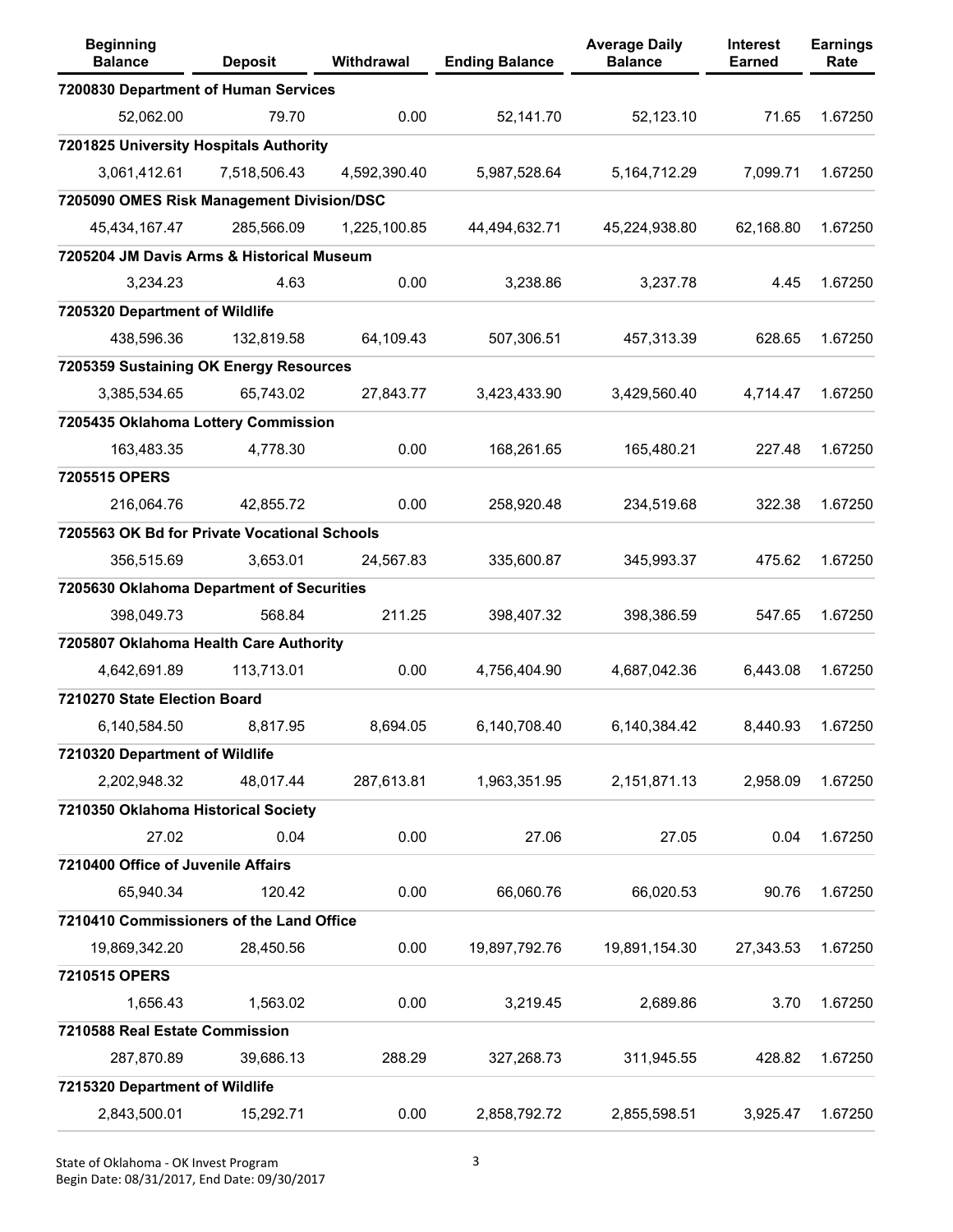| <b>Beginning</b><br><b>Balance</b>            | <b>Deposit</b> | Withdrawal   | <b>Ending Balance</b> | <b>Average Daily</b><br><b>Balance</b> | Interest<br>Earned | <b>Earnings</b><br>Rate |
|-----------------------------------------------|----------------|--------------|-----------------------|----------------------------------------|--------------------|-------------------------|
| 7215566 Tourism & Recreation Department       |                |              |                       |                                        |                    |                         |
| 11,997,710.53                                 | 0.00           | 2,032,521.93 | 9,965,188.60          | 10,904,469.99                          | 14,989.91          | 1.67250                 |
| 7215585 Department of Public Safety           |                |              |                       |                                        |                    |                         |
| 1,592,486.21                                  | 32,860.22      | 34,891.55    | 1,590,454.88          | 1,574,210.94                           | 2,164.00           | 1.67250                 |
| 7215670 JD McCarty Center                     |                |              |                       |                                        |                    |                         |
| 299,926.29                                    | 15,972.63      | 0.00         | 315,898.92            | 302,327.44                             | 415.60             | 1.67250                 |
| 7216805 Department of Rehabilitation Services |                |              |                       |                                        |                    |                         |
| 572,468.59                                    | 730.71         | 3,741.14     | 569,458.16            | 571,011.99                             | 784.95             | 1.67250                 |
| 7220090 OSF Building Project Fund             |                |              |                       |                                        |                    |                         |
| 0.42                                          | 0.00           | 0.00         | 0.42                  | 0.42                                   | 0.00               | 1.67250                 |
| 7220320 Dept of Wildlife Conservation         |                |              |                       |                                        |                    |                         |
| 2,892,459.90                                  | 441,105.69     | 7,517.00     | 3,326,048.59          | 3,102,268.59                           | 4,264.56           | 1.67250                 |
| 7220585 Department of Public Safety           |                |              |                       |                                        |                    |                         |
| 1,153,311.68                                  | 100,772.50     | 12,541.90    | 1,241,542.28          | 1,182,131.29                           | 1,625.03           | 1.67250                 |
| 7220830 Department of Human Services          |                |              |                       |                                        |                    |                         |
| 0.08                                          | 0.00           | 0.00         | 0.08                  | 0.08                                   | 0.00               | 1.67250                 |
| 7225040 Department of Agriculture             |                |              |                       |                                        |                    |                         |
| 830,090.93                                    | 2,389.68       | 1,200.00     | 831,280.61            | 830,269.68                             | 1,141.34           | 1.67250                 |
| 7225830 Department of Human Services          |                |              |                       |                                        |                    |                         |
| 3,313,900.55                                  | 37,976.54      | 0.00         | 3,351,877.09          | 3,331,281.50                           | 4,579.37           | 1.67250                 |
| 7230220 Oklahoma Crime Victims Compensation   |                |              |                       |                                        |                    |                         |
| 2,159,571.97                                  | 686,789.30     | 266,549.81   | 2,579,811.46          | 2,347,682.70                           | 3,227.26           | 1.67250                 |
| 7230345 Department of Transportation          |                |              |                       |                                        |                    |                         |
| 2,488,546.09                                  | 373,741.95     | 94,348.22    | 2,767,939.82          | 2,586,424.92                           | 3,555.45           | 1.67250                 |
| 7230566 Tourism & Recreation Department       |                |              |                       |                                        |                    |                         |
| 5,497,782.63                                  | 5,821.05       | 249,609.69   | 5,253,993.99          | 5,410,837.30                           | 7,438.05           | 1.67250                 |
| 7230695 Tax Commission                        |                |              |                       |                                        |                    |                         |
| 169,111.45                                    | 11,653.98      | 27,153.98    | 153,611.45            | 170,952.90                             | 235.00             | 1.67250                 |
| 7230807 Health Care Authority                 |                |              |                       |                                        |                    |                         |
| 71,037.42                                     | 6,713,874.61   | 6,641,747.46 | 143,164.57            | 2,198,830.10                           | 3,022.64           | 1.67250                 |
| 7235605 Regents for Higher Education          |                |              |                       |                                        |                    |                         |
| 3,048,321.30                                  | 904,477.02     | 1,833,951.00 | 2,118,847.32          | 2,714,409.95                           | 3,731.38           | 1.67250                 |
| 7235695 OTC Ad Valorem Admin Protest          |                |              |                       |                                        |                    |                         |
| 217,266.80                                    | 311.10         | 0.00         | 217,577.90            | 217,505.31                             | 299.00             | 1.67250                 |
| 7240807 Health Care Authority                 |                |              |                       |                                        |                    |                         |
| 15,395,188.83                                 | 22,044.10      | 0.00         | 15,417,232.93         | 15,412,089.31                          | 21,186.34          | 1.67250                 |
| 7244090 OMES Dept of Central Services         |                |              |                       |                                        |                    |                         |
| 1,462,876.21                                  | 321,815.16     | 289,028.77   | 1,495,662.60          | 1,437,245.62                           | 1,975.72           | 1.67250                 |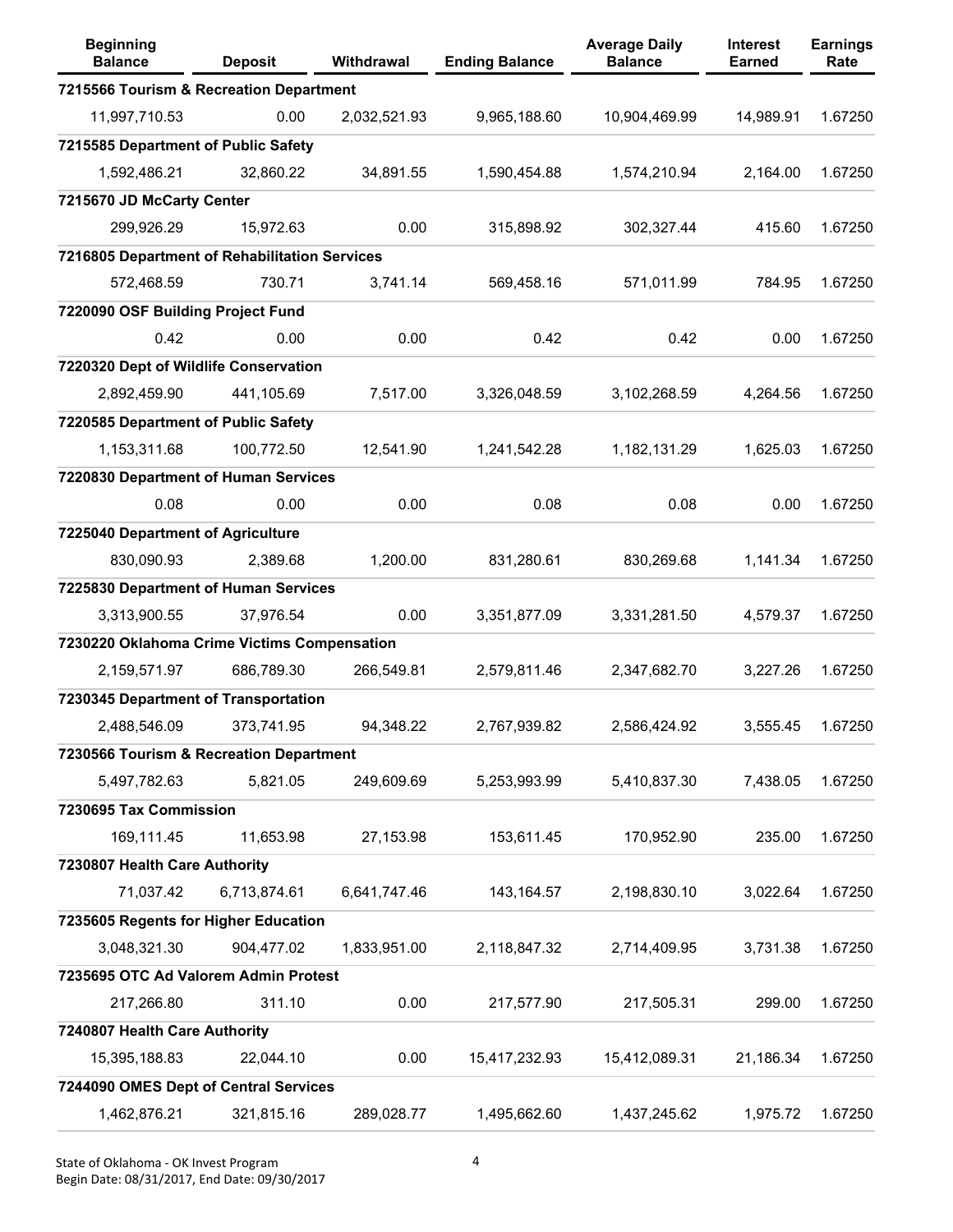| <b>Beginning</b><br><b>Balance</b>      | <b>Deposit</b> | Withdrawal    | <b>Ending Balance</b> | <b>Average Daily</b><br><b>Balance</b> | <b>Interest</b><br>Earned | <b>Earnings</b><br>Rate |
|-----------------------------------------|----------------|---------------|-----------------------|----------------------------------------|---------------------------|-------------------------|
| 7245807 Health Care Authority           |                |               |                       |                                        |                           |                         |
| 8,091,252.20                            | 6,410,839.23   | 5,582,526.62  | 8,919,564.81          | 9,225,005.05                           | 12,681.22                 | 1.67250                 |
| 7255090 Department of Central Services  |                |               |                       |                                        |                           |                         |
| 1,028,811.12                            | 5,266.15       | 10,824.03     | 1,023,253.24          | 1,030,833.03                           | 1,417.04                  | 1.67250                 |
| 7255585 Oklahoma Dept of Public Safety  |                |               |                       |                                        |                           |                         |
| 34,875.06                               | 49.94          | 0.00          | 34,925.00             | 34,913.35                              | 47.99                     | 1.67250                 |
| 7260090 OMES Risk Management Division   |                |               |                       |                                        |                           |                         |
| 4,274,386.14                            | 27,526.53      | 30,498.57     | 4,271,414.10          | 4,276,704.86                           | 5,879.00                  | 1.67250                 |
| 7260452 OK Board of Mental Health       |                |               |                       |                                        |                           |                         |
| 941,384.51                              | 1,347.95       | 0.00          | 942,732.46            | 942,417.94                             | 1,295.50                  | 1.67250                 |
| 7265090 Risk Management Fund            |                |               |                       |                                        |                           |                         |
| 81,825.34                               | 65,182.16      | 80,663.55     | 66,343.95             | 79,588.81                              | 109.41                    | 1.67250                 |
| 7275740 OST - SEED                      |                |               |                       |                                        |                           |                         |
| 46,569.67                               | 67.19          | 519.91        | 46,116.95             | 46,413.22                              | 63.80                     | 1.67250                 |
| 7280090 OMES DCS Property Distribution  |                |               |                       |                                        |                           |                         |
| 1,503,158.09                            | 33,388.87      | 95,766.10     | 1,440,780.86          | 1,468,015.65                           | 2,018.02                  | 1.67250                 |
| 7280345 Department of Transportation    |                |               |                       |                                        |                           |                         |
| 0.00                                    | 593,431.96     | 38,053.92     | 555,378.04            | 435,657.35                             | 598.88                    | 1.67250                 |
| 7285345 Department of Transportation    |                |               |                       |                                        |                           |                         |
| 204,019,935.18                          | 10,858,657.31  | 11,573,441.36 | 203,305,151.13        | 206,515,012.79                         | 283,887.42                | 1.67250                 |
| 7295090 Emergency & Transportation      |                |               |                       |                                        |                           |                         |
| 1,126,618.30                            | 0.00           | 0.00          | 1,126,618.30          | 1,126,618.30                           | 1,548.71                  | 1.67250                 |
| 7296150 University of Science & Arts    |                |               |                       |                                        |                           |                         |
| 38.39                                   | 0.05           | 0.00          | 38.44                 | 38.43                                  | 0.05                      | 1.67250                 |
| 7303000 Tobacco Litigation Escrow Fund  |                |               |                       |                                        |                           |                         |
| 27,843.77                               | 39.87          | 0.00          | 27,883.64             | 27,874.34                              | 38.32                     | 1.67250                 |
| 7360566 Tourism & Recreation Department |                |               |                       |                                        |                           |                         |
| 5,647,760.24                            | 8,087.46       | 0.00          | 5,655,847.70          | 5,653,960.63                           | 7,772.26                  | 1.67250                 |
| 7405220 District Attorneys Council      |                |               |                       |                                        |                           |                         |
| 5,107,937.21                            | 10,467.27      | 173,244.31    | 4,945,160.17          | 5,070,544.29                           | 6,970.26                  | 1.67250                 |
| 7408105 OCIA                            |                |               |                       |                                        |                           |                         |
| 499,993.23                              | 500,407.96     | 500,407.96    | 499,993.23            | 433,507.18                             | 595.92                    | 1.67250                 |
| 7411105 OCIA                            |                |               |                       |                                        |                           |                         |
| 43,602,458.11                           | 76,423.08      | 9,803,557.66  | 33,875,323.53         | 37,716,926.65                          | 51,847.86                 | 1.67250                 |
| 7412105 OCIA                            |                |               |                       |                                        |                           |                         |
| 0.00                                    | 636,483.57     | 636,483.57    | 0.00                  | 63,803.99                              | 87.71                     | 1.67250                 |
| 7415400 Office of Juvenile Affairs      |                |               |                       |                                        |                           |                         |
| 4,445.60                                | 10.57          | 4,445.60      | 10.57                 | 897.22                                 | 1.23                      | 1.67250                 |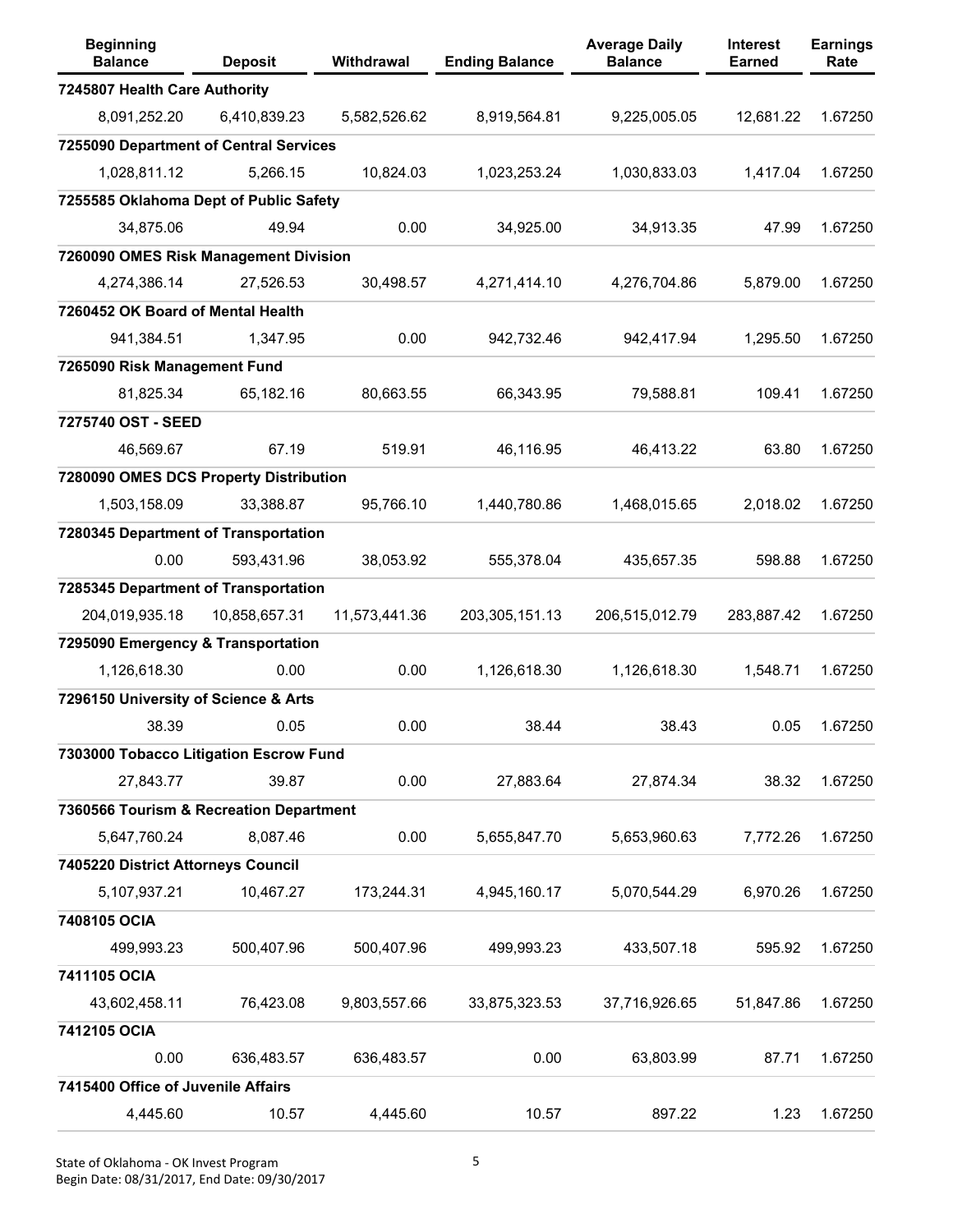| <b>Beginning</b><br><b>Balance</b>             | <b>Deposit</b> | Withdrawal   | <b>Ending Balance</b> | <b>Average Daily</b><br><b>Balance</b> | <b>Interest</b><br><b>Earned</b> | <b>Earnings</b><br>Rate |
|------------------------------------------------|----------------|--------------|-----------------------|----------------------------------------|----------------------------------|-------------------------|
| 7416000 OSF - Oil Overcharge                   |                |              |                       |                                        |                                  |                         |
| 270,582.88                                     | 387.44         | 0.00         | 270,970.32            | 270,879.92                             | 372.37                           | 1.67250                 |
| 7416160 Department of Commerce                 |                |              |                       |                                        |                                  |                         |
| 2,608,503.78                                   | 10,685.57      | 0.00         | 2,619,189.35          | 2,614,161.64                           | 3,593.58                         | 1.67250                 |
| 7419105 OCIA                                   |                |              |                       |                                        |                                  |                         |
| 770,644.26                                     | 1,043,109.35   | 1,087,292.68 | 726,460.93            | 734,302.40                             | 1,009.41                         | 1.67250                 |
| 7426000 OSF - Oil Overcharge                   |                |              |                       |                                        |                                  |                         |
| 2,260,858.17                                   | 3,237.28       | 0.00         | 2,264,095.45          | 2,263,340.08                           | 3,111.32                         | 1.67250                 |
| 7426160 Department of Commerce                 |                |              |                       |                                        |                                  |                         |
| 10,771,614.36                                  | 77,818.21      | 161,967.68   | 10,687,464.89         | 10,799,122.58                          | 14,845.10                        | 1.67250                 |
| 7428105 OCIA Endowed Chairs Fund               |                |              |                       |                                        |                                  |                         |
| 957,102.71                                     | 957,863.14     | 957,863.14   | 957,102.71            | 829,818.54                             | 1,140.72                         | 1.67250                 |
| 7429105 OCIA                                   |                |              |                       |                                        |                                  |                         |
| 0.00                                           | 879,912.68     | 879,912.68   | 0.00                  | 88,201.05                              | 121.25                           | 1.67250                 |
| 7430010 Oklahoma State University              |                |              |                       |                                        |                                  |                         |
| 941,407.47                                     | 6,387,094.78   | 3,325,346.46 | 4,003,155.79          | 2,720,150.18                           | 3,739.27                         | 1.67250                 |
| 7430011 Oklahoma State University              |                |              |                       |                                        |                                  |                         |
| 1,238,694.05                                   | 1,022,637.01   | 1,568,298.48 | 693,032.58            | 1,039,421.67                           | 1,428.85                         | 1.67250                 |
| 7430012 Oklahoma State University              |                |              |                       |                                        |                                  |                         |
| 296,579.07                                     | 1,213,002.54   | 1,204,407.04 | 305, 174.57           | 557,269.83                             | 766.06                           | 1.67250                 |
| 7430013 Oklahoma State University              |                |              |                       |                                        |                                  |                         |
| 3,559,541.05                                   | 4,879.76       | 67,072.67    | 3,497,348.14          | 3,539,407.98                           | 4,865.47                         | 1.67250                 |
| 7430014 Oklahoma State University              |                |              |                       |                                        |                                  |                         |
| 2,103,900.59                                   | 826,015.06     | 343,030.38   | 2,586,885.27          | 2,426,388.39                           | 3,335.45                         | 1.67250                 |
| 7430015 Oklahoma State University              |                |              |                       |                                        |                                  |                         |
| 134,245.61                                     | 2,356,880.00   | 678,192.23   | 1,812,933.38          | 1,131,470.73                           | 1,555.38                         | 1.67250                 |
| 7430016 Oklahoma State University              |                |              |                       |                                        |                                  |                         |
| 152,784.49                                     | 230.29         | 711.57       | 152,303.21            | 152,553.37                             | 209.71                           | 1.67250                 |
| 7430420 Langston University                    |                |              |                       |                                        |                                  |                         |
| 45,275.86                                      | 1,874,420.86   | 1,635,723.58 | 283,973.14            | 43,608.78                              | 59.95                            | 1.67250                 |
| 7430461 Rogers State College                   |                |              |                       |                                        |                                  |                         |
| 721,430.47                                     | 69,757.60      | 110,757.02   | 680,431.05            | 718,806.30                             | 988.11                           | 1.67250                 |
| 7430505 Northwestern Oklahoma State University |                |              |                       |                                        |                                  |                         |
| 400,895.37                                     | 73,721.53      | 80,228.83    | 394,388.07            | 420,712.41                             | 578.34                           | 1.67250                 |
| 7430665 Southwestern Oklahoma State University |                |              |                       |                                        |                                  |                         |
| 2,215,613.56                                   | 56,310.49      | 127,142.63   | 2,144,781.42          | 2,209,529.10                           | 3,037.35                         | 1.67250                 |
| 7430760 University of Oklahoma                 |                |              |                       |                                        |                                  |                         |
| 12,343,981.07                                  | 7,128,785.69   | 7,472,935.13 | 11,999,831.63         | 11,294,609.20                          | 15,526.22                        | 1.67250                 |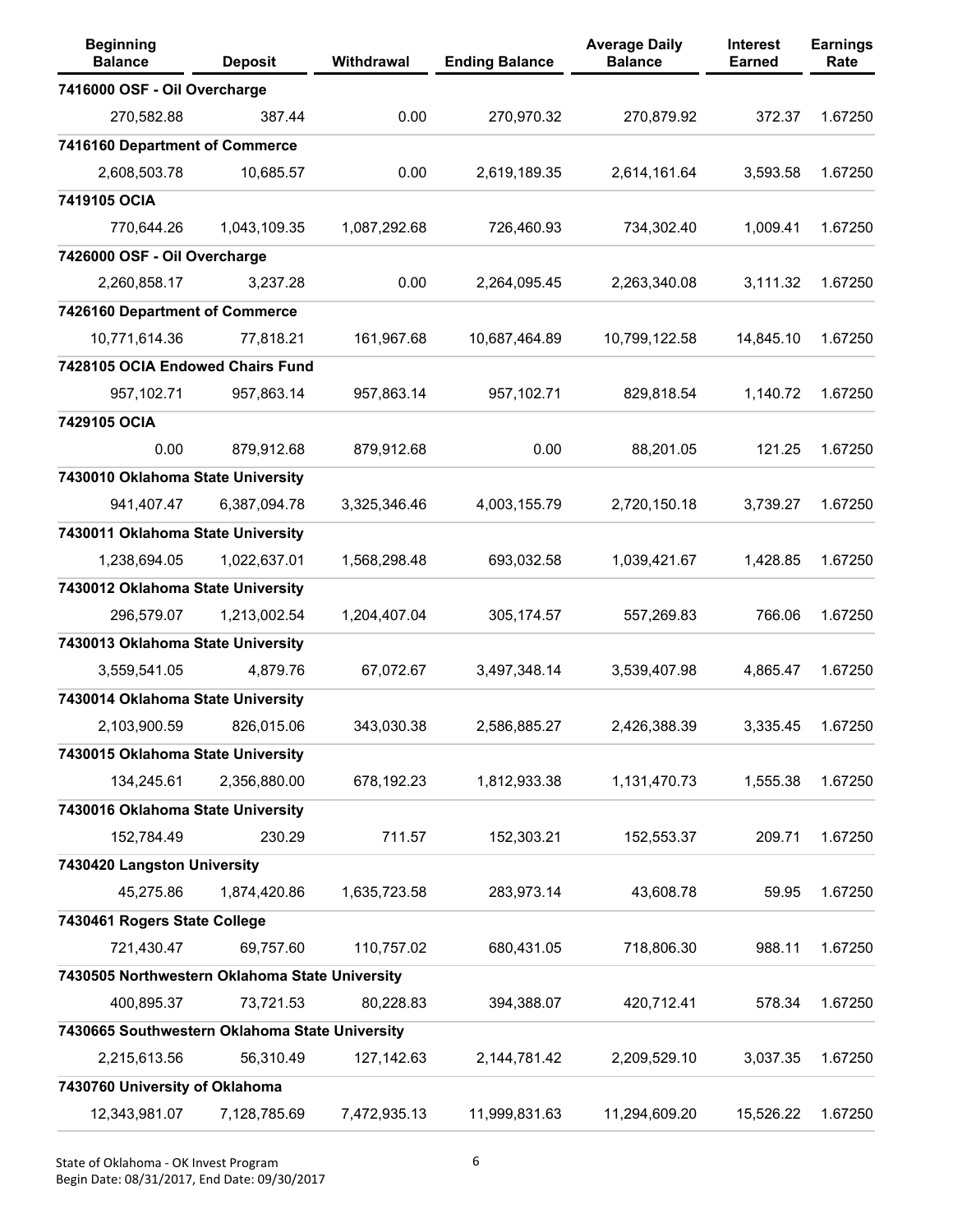| <b>Beginning</b><br><b>Balance</b>    | <b>Deposit</b> | <b>Withdrawal</b> | <b>Ending Balance</b> | <b>Average Daily</b><br><b>Balance</b> | <b>Interest</b><br><b>Earned</b> | <b>Earnings</b><br>Rate |
|---------------------------------------|----------------|-------------------|-----------------------|----------------------------------------|----------------------------------|-------------------------|
| 7430770 OUHSC                         |                |                   |                       |                                        |                                  |                         |
| 68,525,915.26                         | 3,658,509.95   | 6,012,941.30      | 66,171,483.91         | 67,227,549.98                          | 92,414.86                        | 1.67250                 |
| 7430773 Oklahoma State University     |                |                   |                       |                                        |                                  |                         |
| 2,818,204.18                          | 1,430,124.98   | 574,458.00        | 3,673,871.16          | 3,116,777.29                           | 4,284.50                         | 1.67250                 |
| 7432105 OCIA 2009A Construction Fund  |                |                   |                       |                                        |                                  |                         |
| 0.00                                  | 369,291.71     | 184,769.83        | 184,521.88            | 49,313.28                              | 67.79                            | 1.67250                 |
| 7434105 OCIA                          |                |                   |                       |                                        |                                  |                         |
| 35,886.40                             | 237,917.56     | 225,414.70        | 48,389.26             | 88,370.79                              | 121.48                           | 1.67250                 |
| 7436000 OSF - Oil Overcharge          |                |                   |                       |                                        |                                  |                         |
| 2,479.64                              | 3.55           | 0.00              | 2,483.19              | 2,482.36                               | 3.41                             | 1.67250                 |
| 7436105 OCIA                          |                |                   |                       |                                        |                                  |                         |
| 0.09                                  | 0.00           | 0.00              | 0.09                  | 0.09                                   | 0.00                             | 1.67250                 |
| 7438105 OCIA                          |                |                   |                       |                                        |                                  |                         |
| 0.06                                  | 0.00           | 0.00              | 0.06                  | 0.06                                   | 0.00                             | 1.67250                 |
| 7440105 OCIA Operations & Maintenance |                |                   |                       |                                        |                                  |                         |
| 3,795.03                              | 5.43           | 0.00              | 3,800.46              | 3,799.19                               | 5.22                             | 1.67250                 |
| 7442105 OCIA                          |                |                   |                       |                                        |                                  |                         |
| 43.18                                 | 267,167.84     | 267,167.84        | 43.18                 | 26,759.98                              | 36.79                            | 1.67250                 |
| 7443105 OCIA                          |                |                   |                       |                                        |                                  |                         |
| 128,334.04                            | 558,087.85     | 416,401.06        | 270,020.83            | 283,338.13                             | 389.49                           | 1.67250                 |
| 7444835 Water Resources Board         |                |                   |                       |                                        |                                  |                         |
| 8,146,643.45                          | 11,714.31      | 2,704,208.76      | 5,454,149.00          | 6,455,907.20                           | 8,874.66                         | 1.67250                 |
| 7445105 Oklahoma Capital Improvement  |                |                   |                       |                                        |                                  |                         |
| 0.06                                  | 2,674,568.76   | 2,674,568.76      | 0.06                  | 178,304.64                             | 245.11                           | 1.67250                 |
| 7445835 Water Resources Board         |                |                   |                       |                                        |                                  |                         |
| 3,033,298.40                          | 9,054.13       | 73,277.49         | 2,969,075.04          | 3,016,766.40                           | 4,147.02                         | 1.67250                 |
| 7446105 Capital Improvement Authority |                |                   |                       |                                        |                                  |                         |
| 77,238,767.03                         | 110,602.21     | 0.00              | 77,349,369.24         | 77,323,562.06                          | 106,293.42                       | 1.67250                 |
| 7447105 OCIA                          |                |                   |                       |                                        |                                  |                         |
| 64,654.17                             | 242,780.70     | 242,780.70        | 64,654.17             | 71,756.91                              | 98.64                            | 1.67250                 |
| 7448105 OCIA                          |                |                   |                       |                                        |                                  |                         |
| 6,694,712.34                          | 10,197.46      | 5,771,786.60      | 933,123.20            | 2,193,420.93                           | 3,015.20                         | 1.67250                 |
| 7449105 OCIA                          |                |                   |                       |                                        |                                  |                         |
| 2,804,125.00                          | 2,808,091.92   | 2,808,091.92      | 2,804,125.00          | 2,431,960.67                           | 3,343.11                         | 1.67250                 |
| 7455105 OCIA                          |                |                   |                       |                                        |                                  |                         |
| 422.38                                | 1,047,414.79   | 1,047,837.17      | 0.00                  | 70,095.36                              | 96.36                            | 1.67250                 |
| 7455160 Department of Commerce        |                |                   |                       |                                        |                                  |                         |
| 187,625.22                            | 38,788.20      | 153,640.49        | 72,772.93             | 132,723.29                             | 182.45                           | 1.67250                 |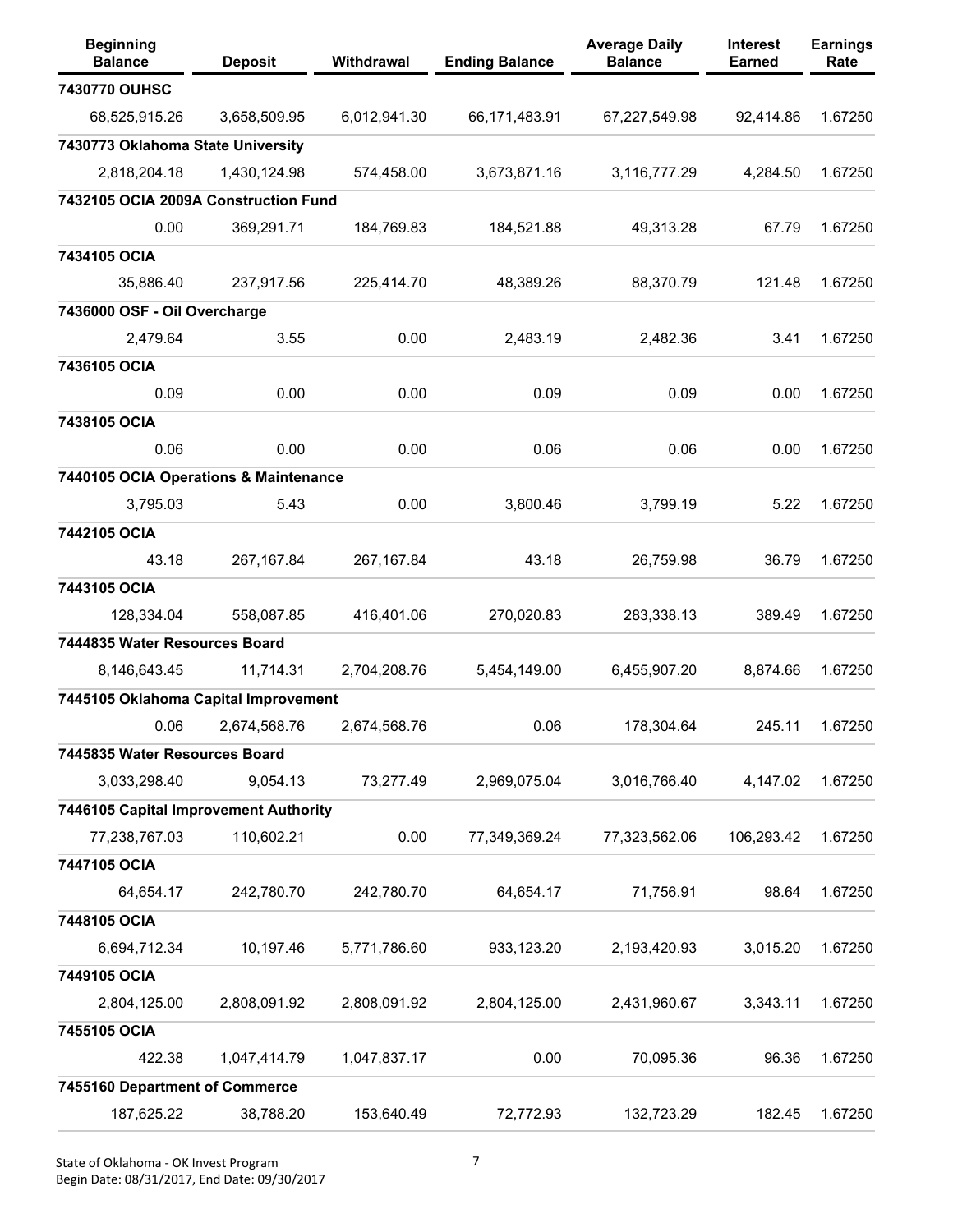| <b>Beginning</b><br><b>Balance</b>             | <b>Deposit</b> | <b>Withdrawal</b> | <b>Ending Balance</b> | <b>Average Daily</b><br><b>Balance</b> | <b>Interest</b><br><b>Earned</b> | <b>Earnings</b><br>Rate |
|------------------------------------------------|----------------|-------------------|-----------------------|----------------------------------------|----------------------------------|-------------------------|
| 7460100 Cameron University                     |                |                   |                       |                                        |                                  |                         |
| 352,073.82                                     | 500,558.93     | 3,679.90          | 848,952.85            | 400,417.06                             | 550.44                           | 1.67250                 |
| 7460760 University of Oklahoma                 |                |                   |                       |                                        |                                  |                         |
| 156,633.66                                     | 224.28         | 0.00              | 156,857.94            | 156,805.61                             | 215.55                           | 1.67250                 |
| 7462105 OK Capital Improvement Authority       |                |                   |                       |                                        |                                  |                         |
| 0.00                                           | 491,278.11     | 491,278.11        | 0.00                  | 49,245.51                              | 67.70                            | 1.67250                 |
| 7470230 East Central University                |                |                   |                       |                                        |                                  |                         |
| 68.59                                          | 0.10           | 0.00              | 68.69                 | 68.67                                  | 0.09                             | 1.67250                 |
| 7471835 Water Resources Board                  |                |                   |                       |                                        |                                  |                         |
| 690,153.67                                     | 988.22         | 0.00              | 691,141.89            | 690,911.31                             | 949.77                           | 1.67250                 |
| 7472835 Water Resources Board                  |                |                   |                       |                                        |                                  |                         |
| 54, 182, 958. 42                               | 77,583.63      | 129,578.81        | 54, 130, 963. 24      | 54, 156, 053. 33                       | 74,446.03                        | 1.67250                 |
| 7473835 Water Resources Board                  |                |                   |                       |                                        |                                  |                         |
| 43,499,157.08                                  | 2,718,084.93   | 957,055.04        | 45,260,186.97         | 45,040,121.91                          | 61,914.74                        | 1.67250                 |
| 7475120 University of Central Oklahoma         |                |                   |                       |                                        |                                  |                         |
| 0.00                                           | 0.01           | 0.00              | 0.01                  | 0.01                                   | 0.00                             | 1.67250                 |
| 7475750 Tulsa Community College                |                |                   |                       |                                        |                                  |                         |
| 5,563.22                                       | 7.97           | 0.00              | 5,571.19              | 5,569.33                               | 7.66                             | 1.67250                 |
| 7475770 University of Oklahoma Health Sciences |                |                   |                       |                                        |                                  |                         |
| 0.37                                           | 0.00           | 0.00              | 0.37                  | 0.37                                   | 0.00                             | 1.67250                 |
| 7476760 University of Oklahoma                 |                |                   |                       |                                        |                                  |                         |
| 45,950,815.04                                  | 62,167.62      | 5,741,191.67      | 40,271,790.99         | 43,924,358.32                          | 60,380.95                        | 1.67250                 |
| 7477120 University of Central Oklahoma         |                |                   |                       |                                        |                                  |                         |
| 77,058.35                                      | 110.34         | 0.00              | 77,168.69             | 77,142.94                              | 106.05                           | 1.67250                 |
| 7480230 East Central University                |                |                   |                       |                                        |                                  |                         |
| 419.70                                         | 0.60           | 0.00              | 420.30                | 420.16                                 | 0.58                             | 1.67250                 |
| 7481230 East Central University                |                |                   |                       |                                        |                                  |                         |
| 24.81                                          | 0.04           | 0.00              | 24.85                 | 24.84                                  | 0.03                             | 1.67250                 |
| 7481633 Oklahoma City Community College        |                |                   |                       |                                        |                                  |                         |
| 0.00                                           | 0.03           | 0.00              | 0.03                  | 0.02                                   | 0.00                             | 1.67250                 |
| 7482105 OCIA                                   |                |                   |                       |                                        |                                  |                         |
| 0.00                                           | 1,247,610.01   | 1,247,610.01      | 0.00                  | 125,058.78                             | 171.91                           | 1.67250                 |
| 7483633 OCCC 2010 Bond                         |                |                   |                       |                                        |                                  |                         |
| 0.00                                           | 0.06           | 0.00              | 0.06                  | 0.05                                   | 0.00                             | 1.67250                 |
| 7486010 Oklahoma State University              |                |                   |                       |                                        |                                  |                         |
| 2,200,653.95                                   | 3,151.08       | 0.00              | 2,203,805.03          | 2,203,069.78                           | 3,028.47                         | 1.67250                 |
| 7488105 OCIA                                   |                |                   |                       |                                        |                                  |                         |
| 362,292.07                                     | 873,072.65     | 852,192.27        | 383,172.45            | 457,614.34                             | 629.06                           | 1.67250                 |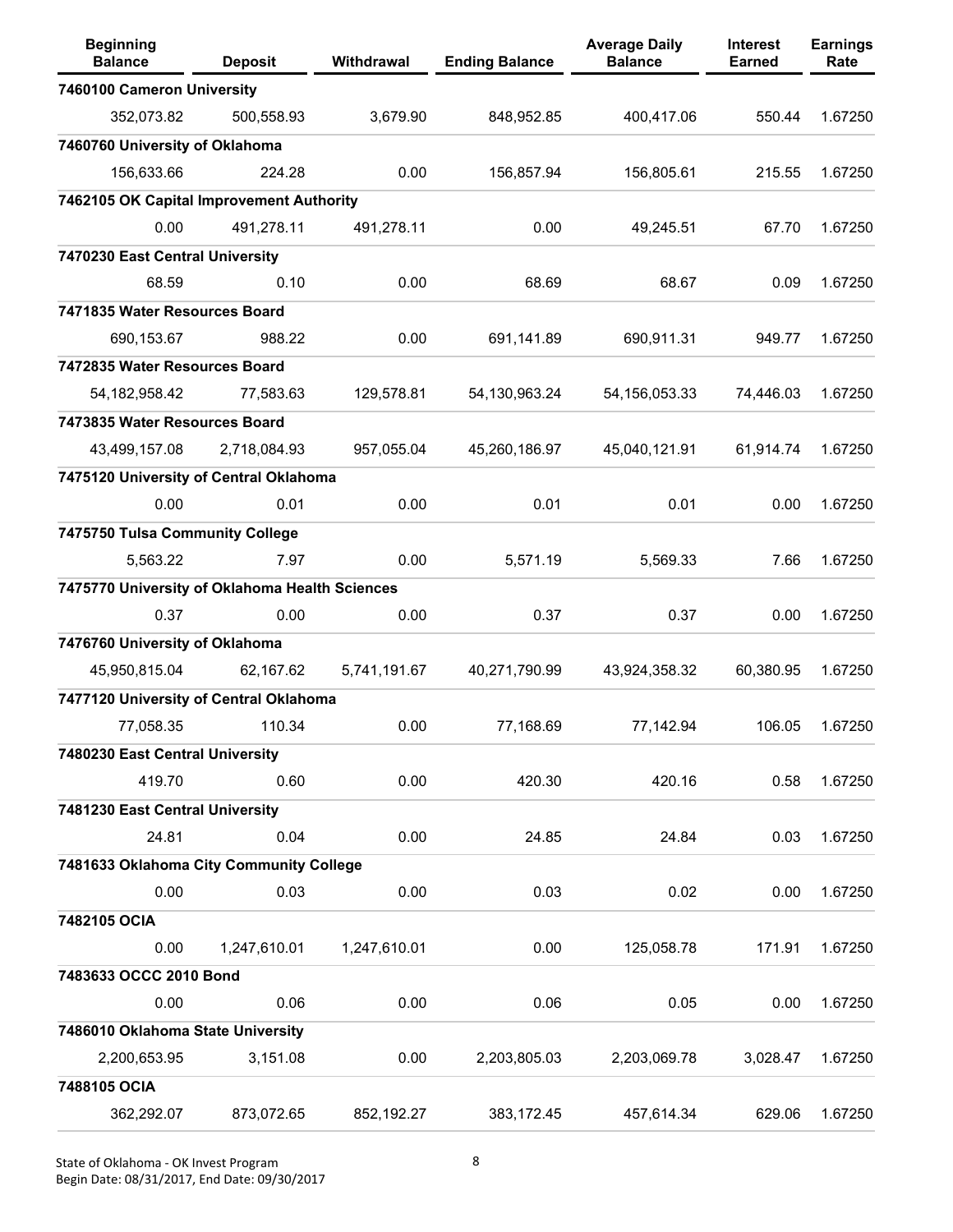| <b>Beginning</b><br><b>Balance</b>             | <b>Deposit</b> | Withdrawal | <b>Ending Balance</b> | <b>Average Daily</b><br><b>Balance</b> | Interest<br><b>Earned</b> | <b>Earnings</b><br>Rate |
|------------------------------------------------|----------------|------------|-----------------------|----------------------------------------|---------------------------|-------------------------|
| 7489105 OCIA                                   |                |            |                       |                                        |                           |                         |
| 67.80                                          | 272,965.23     | 272,965.23 | 67.80                 | 27,364.36                              | 37.62                     | 1.67250                 |
| 7516410 Commissioners of the Land Office       |                |            |                       |                                        |                           |                         |
| 0.60                                           | 0.00           | 0.00       | 0.60                  | 0.60                                   | 0.00                      | 1.67250                 |
| 7517410 - Commissioners of the Land Office     |                |            |                       |                                        |                           |                         |
| 861,036.42                                     | 0.00           | 54,902.19  | 806,134.23            | 839,700.10                             | 1,154.30                  | 1.67250                 |
| 7518410 Commissioners of the Land Office       |                |            |                       |                                        |                           |                         |
| 7,449,738.64                                   | 0.00           | 617,556.86 | 6,832,181.78          | 7,239,068.49                           | 9,951.24                  | 1.67250                 |
| 7600010 Oklahoma State University              |                |            |                       |                                        |                           |                         |
| 6,698,331.06                                   | 430,373.00     | 118,044.65 | 7,010,659.41          | 6,699,567.78                           | 9,209.61                  | 1.67250                 |
| 7600120 University of Central Oklahoma         |                |            |                       |                                        |                           |                         |
| 4,380,559.37                                   | 59,447.89      | 20,894.79  | 4,419,112.47          | 4,379,312.12                           | 6,020.05                  | 1.67250                 |
| 7600150 University of Science & Arts           |                |            |                       |                                        |                           |                         |
| 1,287,017.75                                   | 55,008.49      | 271,598.40 | 1,070,427.84          | 1,184,403.11                           | 1,628.15                  | 1.67250                 |
| 7600230 East Central University                |                |            |                       |                                        |                           |                         |
| 1,038,467.11                                   | 54,638.91      | 32,860.79  | 1,060,245.23          | 1,031,627.69                           | 1,418.13                  | 1.67250                 |
| 7600420 Langston University                    |                |            |                       |                                        |                           |                         |
| 977,621.97                                     | 49,297.63      | 37,035.21  | 989,884.39            | 972,270.80                             | 1,336.54                  | 1.67250                 |
| 7600485 Northeastern State University          |                |            |                       |                                        |                           |                         |
| 2,069,041.56                                   | 56,084.60      | 56,409.41  | 2,068,716.75          | 2,041,585.50                           | 2,806.48                  | 1.67250                 |
| 7600490 Northern Oklahoma College              |                |            |                       |                                        |                           |                         |
| 394,099.92                                     | 48,373.86      | 44,478.82  | 397,994.96            | 388,257.53                             | 533.72                    | 1.67250                 |
| 7600505 Northwestern Oklahoma State University |                |            |                       |                                        |                           |                         |
| 1,399,180.31                                   | 55,174.41      | 40,867.57  | 1,413,487.15          | 1,382,927.68                           | 1,901.05                  | 1.67250                 |
| 7600530 Panhandle State University             |                |            |                       |                                        |                           |                         |
| 695,287.99                                     | 53,132.00      | 42,666.30  | 705,753.69            | 671,436.56                             | 923.00                    | 1.67250                 |
| 7600660 Southeastern Oklahoma State Unversity  |                |            |                       |                                        |                           |                         |
| 334,149.04                                     | 53,578.28      | 0.00       | 387,727.32            | 345,117.59                             | 474.42                    | 1.67250                 |
| 7600665 Southwestern Oklahoma State University |                |            |                       |                                        |                           |                         |
| 2,729,002.80                                   | 57,009.46      | 0.00       | 2,786,012.26          | 2,742,601.92                           | 3,770.14                  | 1.67250                 |
| 7600760 University of Oklahoma                 |                |            |                       |                                        |                           |                         |
| 3,972,247.12                                   | 435,800.15     | 0.00       | 4,408,047.27          | 4,062,482.54                           | 5,584.52                  | 1.67250                 |
| 7650010 Oklahoma State University              |                |            |                       |                                        |                           |                         |
| 4,409,463.34                                   | 204,680.01     | 0.00       | 4,614,143.35          | 4,453,925.15                           | 6,122.62                  | 1.67250                 |
| 7650120 University of Central Oklahoma         |                |            |                       |                                        |                           |                         |
| 1,483,033.18                                   | 25,155.35      | 0.00       | 1,508,188.53          | 1,489,262.95                           | 2,047.23                  | 1.67250                 |
| 7650150 University of Science & Arts           |                |            |                       |                                        |                           |                         |
| 279,678.99                                     | 23,458.78      | 41,231.46  | 261,906.31            | 251,697.50                             | 346.00                    | 1.67250                 |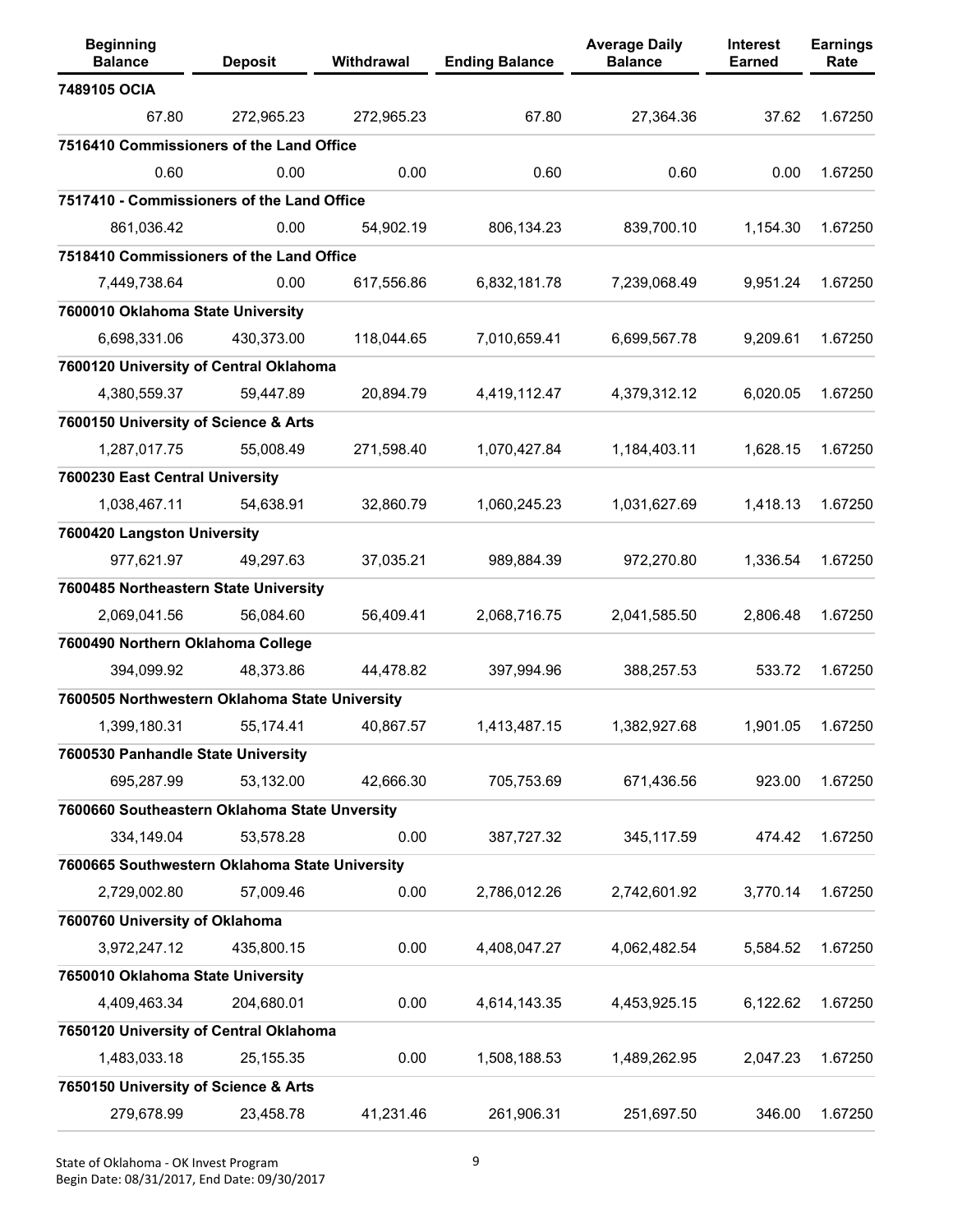| <b>Beginning</b><br><b>Balance</b>             | <b>Deposit</b> | Withdrawal   | <b>Ending Balance</b> | <b>Average Daily</b><br><b>Balance</b> | <b>Interest</b><br><b>Earned</b> | <b>Earnings</b><br>Rate |
|------------------------------------------------|----------------|--------------|-----------------------|----------------------------------------|----------------------------------|-------------------------|
| 7650230 East Central University                |                |              |                       |                                        |                                  |                         |
| 2,274,324.56                                   | 26,284.45      | 3,306.23     | 2,297,302.78          | 2,279,546.44                           | 3,133.60                         | 1.67250                 |
| 7650420 Langston University                    |                |              |                       |                                        |                                  |                         |
| 1,242,016.13                                   | 102,979.67     | 75,397.72    | 1,269,598.08          | 1,231,211.20                           | 1,692.49                         | 1.67250                 |
| 7650485 Northeastern State University          |                |              |                       |                                        |                                  |                         |
| 632,200.50                                     | 24,083.81      | 8,467.56     | 647,816.75            | 633,105.65                             | 870.30                           | 1.67250                 |
| 7650490 Northern Oklahoma College              |                |              |                       |                                        |                                  |                         |
| 3,267,805.05                                   | 175,895.81     | 101,113.36   | 3,342,587.50          | 3,242,502.27                           | 4,457.33                         | 1.67250                 |
| 7650505 Northwestern Oklahoma State University |                |              |                       |                                        |                                  |                         |
| 754,786.11                                     | 24,130.45      | 24,202.28    | 754,714.28            | 740,868.30                             | 1,018.44                         | 1.67250                 |
| 7650530 Panhandle State University             |                |              |                       |                                        |                                  |                         |
| 328,844.55                                     | 23,040.00      | 35,516.83    | 316,367.72            | 307,496.19                             | 422.70                           | 1.67250                 |
| 7650660 Southeastern Oklahoma State Unversity  |                |              |                       |                                        |                                  |                         |
| 75,853.65                                      | 23,134.97      | 0.00         | 98,988.62             | 80,534.46                              | 110.71                           | 1.67250                 |
| 7650665 Southwestern Oklahoma State University |                |              |                       |                                        |                                  |                         |
| 944,859.86                                     | 24,379.28      | 0.00         | 969,239.14            | 950,494.64                             | 1,306.60                         | 1.67250                 |
| 7650760 University of Oklahoma                 |                |              |                       |                                        |                                  |                         |
| 2,075,666.87                                   | 248,018.88     | 1,086,148.50 | 1,237,537.25          | 1,656,200.26                           | 2,276.71                         | 1.67250                 |
| 7700040 Department of Agriculture              |                |              |                       |                                        |                                  |                         |
| 10,336,489.57                                  | 14,800.64      | 0.00         | 10,351,290.21         | 10,347,836.73                          | 14,224.73                        | 1.67250                 |
| 7700041 Western Oklahoma State College         |                |              |                       |                                        |                                  |                         |
| 972,845.60                                     | 862,097.08     | 1,057,527.51 | 777,415.17            | 889,696.94                             | 1,223.03                         | 1.67250                 |
| 7700131 Department of Corrections              |                |              |                       |                                        |                                  |                         |
| 20,286,359.83                                  | 1,314,431.62   | 2,135,591.33 | 19,465,200.12         | 19,611,081.32                          | 26,958.52                        | 1.67250                 |
| 7700240 Eastern Oklahoma State College         |                |              |                       |                                        |                                  |                         |
| 315,924.06                                     | 2,007,272.08   | 1,799,794.26 | 523,401.88            | 1,053,815.52                           | 1,448.64                         | 1.67250                 |
| 7700340 State Health Department                |                |              |                       |                                        |                                  |                         |
| 0.00                                           | 1,426,275.62   | 535,113.45   | 891,162.17            | 742,757.57                             | 1,021.04                         | 1.67250                 |
| 7700461 Rogers State College                   |                |              |                       |                                        |                                  |                         |
| 5,916,830.26                                   | 1,681,394.16   | 1,358,284.56 | 6,239,939.86          | 6,225,567.58                           | 8,558.02                         | 1.67250                 |
| 7700490 Northern Oklahoma College              |                |              |                       |                                        |                                  |                         |
| 3,427,342.12                                   | 4,521,667.80   | 5,236,653.42 | 2,712,356.50          | 2,696,914.25                           | 3,707.33                         | 1.67250                 |
| 7700606 Ardmore Higher Education Center        |                |              |                       |                                        |                                  |                         |
| 301,080.32                                     | 433.37         | 2,981.63     | 298,532.06            | 300,587.24                             | 413.20                           | 1.67250                 |
| 7700633 Oklahoma City Community College        |                |              |                       |                                        |                                  |                         |
| 6,378,578.50                                   | 8,275,893.26   | 6,007,707.30 | 8,646,764.46          | 6,684,301.28                           | 9,188.63                         | 1.67250                 |
| 7700660 Southeastern Oklahoma State University |                |              |                       |                                        |                                  |                         |
| 4,353,534.94                                   | 9,916,644.60   | 3,232,421.80 | 11,037,757.74         | 5,554,148.82                           | 7,635.05                         | 1.67250                 |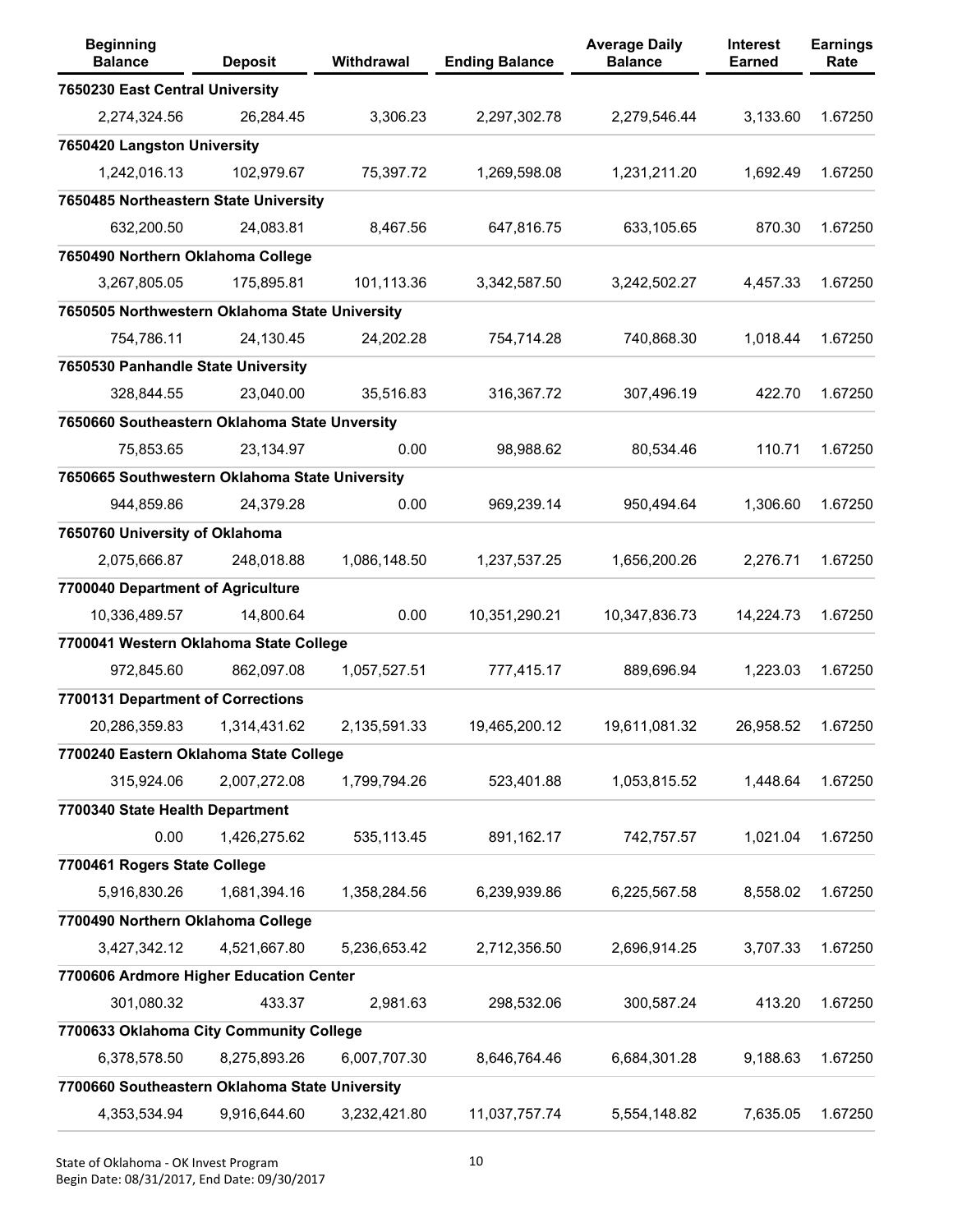| <b>Beginning</b><br><b>Balance</b>              | <b>Deposit</b>   | <b>Withdrawal</b> | <b>Ending Balance</b> | <b>Average Daily</b><br><b>Balance</b> | <b>Interest</b><br><b>Earned</b> | <b>Earnings</b><br>Rate |
|-------------------------------------------------|------------------|-------------------|-----------------------|----------------------------------------|----------------------------------|-------------------------|
| 7700760 University of Oklahoma                  |                  |                   |                       |                                        |                                  |                         |
| 103,132,687.83                                  | 52, 193, 045. 71 | 29,662,097.40     | 125,663,636.14        | 110,996,299.55                         | 152,581.90                       | 1.67250                 |
| 7700830 Department of Human Services            |                  |                   |                       |                                        |                                  |                         |
| 1,575,049.03                                    | 442,666.06       | 445,848.51        | 1,571,866.58          | 1,754,678.42                           | 2,412.08                         | 1.67250                 |
| 7701010 Oklahoma State University               |                  |                   |                       |                                        |                                  |                         |
| 4,865,587.58                                    | 29,860,772.91    | 26,831,215.79     | 7,895,144.70          | 8,031,552.13                           | 11,040.63                        | 1.67250                 |
| 7701091 Building Bond Commission Administrative |                  |                   |                       |                                        |                                  |                         |
| 2.87                                            | 0.00             | 0.00              | 2.87                  | 2.87                                   | 0.00                             | 1.67250                 |
| 7701150 University of Science & Arts            |                  |                   |                       |                                        |                                  |                         |
| 3,101,318.37                                    | 1,545,229.41     | 355,494.95        | 4,291,052.83          | 3,378,948.28                           | 4,644.90                         | 1.67250                 |
| 7701165 Connors State College                   |                  |                   |                       |                                        |                                  |                         |
| 102,545.62                                      | 245,007.23       | 337,885.53        | 9,667.32              | 129,201.93                             | 177.61                           | 1.67250                 |
| 7701400 Office of Juvenile Affairs              |                  |                   |                       |                                        |                                  |                         |
| 394,287.22                                      | 23,073.66        | 10,055.89         | 407,304.99            | 400,675.51                             | 550.79                           | 1.67250                 |
| 7701480 Northeasten Oklahoma A&M College        |                  |                   |                       |                                        |                                  |                         |
| 1,134,625.87                                    | 975,909.38       | 914,442.54        | 1,196,092.71          | 1,048,269.81                           | 1,441.01                         | 1.67250                 |
| 7701605 Regents for Higher Education            |                  |                   |                       |                                        |                                  |                         |
| 37, 167, 756. 32                                | 664,183.70       | 525,263.57        | 37,306,676.45         | 37,079,522.30                          | 50,971.64                        | 1.67250                 |
| 7701650 Department of Veteran Affairs           |                  |                   |                       |                                        |                                  |                         |
| 402,472.12                                      | 92,293.23        | 90,884.21         | 403,881.14            | 412,459.24                             | 566.99                           | 1.67250                 |
| 7701750 Tulsa Community College                 |                  |                   |                       |                                        |                                  |                         |
| 1,104.09                                        | 1.35             | 0.00              | 1,105.44              | 1,105.13                               | 1.52                             | 1.67250                 |
| 7701770 OUHSC                                   |                  |                   |                       |                                        |                                  |                         |
| 410,290,997.41                                  | 34,510,263.03    | 34,103,343.30     | 410,697,917.14        | 415,263,659.41                         | 570,845.32                       | 1.67250                 |
| 7701805 Department of Rehabilitation Services   |                  |                   |                       |                                        |                                  |                         |
| 167,114.57                                      | 2,525.24         | 12,683.64         | 156,956.17            | 161,531.52                             | 222.05                           | 1.67250                 |
| 7701865 Workers Compensation Commission         |                  |                   |                       |                                        |                                  |                         |
| 6,941,246.74                                    | 330,472.36       | 128,278.29        | 7,143,440.81          | 6,966,367.74                           | 9,576.37                         | 1.67250                 |
| 7702120 University of Central Oklahoma          |                  |                   |                       |                                        |                                  |                         |
| 30,448,330.08                                   | 371.24           | 5,267,697.22      | 25,181,004.10         | 27,717,933.65                          | 38,102.67                        | 1.67250                 |
| 7702650 Department of Veteran Affairs           |                  |                   |                       |                                        |                                  |                         |
| 365,285.79                                      | 93,921.65        | 60,985.24         | 398,222.20            | 411,287.78                             | 565.38                           | 1.67250                 |
| 7703650 Department of Veteran Affairs           |                  |                   |                       |                                        |                                  |                         |
| 282,056.95                                      | 118,490.68       | 95,798.37         | 304,749.26            | 310,232.64                             | 426.46                           | 1.67250                 |
| 7704650 Department of Veteran Affairs           |                  |                   |                       |                                        |                                  |                         |
| 432,316.63                                      | 92,063.93        | 80,973.21         | 443,407.35            | 448,099.62                             | 615.98                           | 1.67250                 |
| 7704865 Workers Compensation Commission         |                  |                   |                       |                                        |                                  |                         |
| 26,244.90                                       | 3,037.58         | 0.00              | 29,282.48             | 27,573.71                              | 37.90                            | 1.67250                 |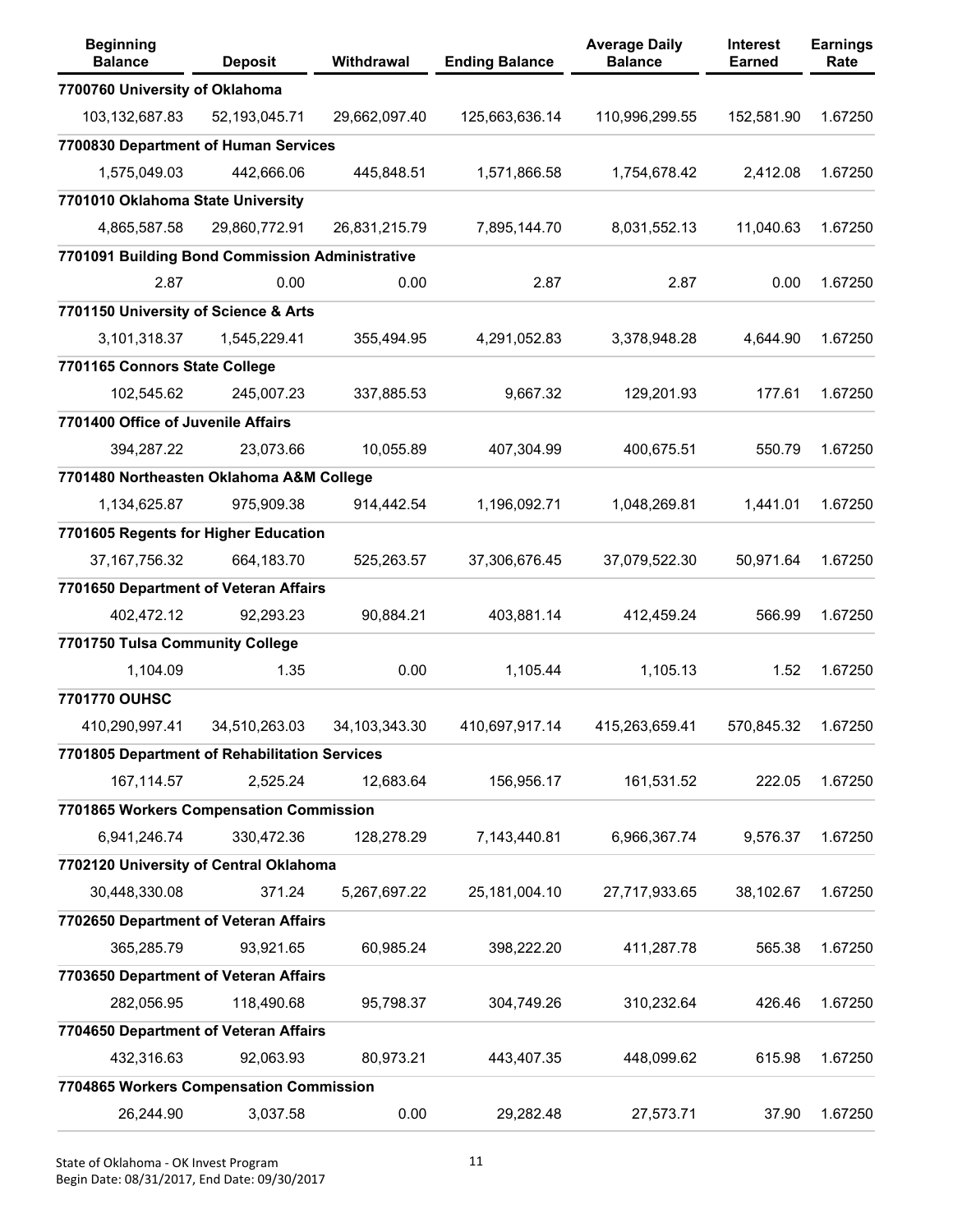| <b>Beginning</b><br><b>Balance</b>             | <b>Deposit</b> | Withdrawal   | <b>Ending Balance</b> | <b>Average Daily</b><br><b>Balance</b> | <b>Interest</b><br><b>Earned</b> | <b>Earnings</b><br>Rate |
|------------------------------------------------|----------------|--------------|-----------------------|----------------------------------------|----------------------------------|-------------------------|
| 7705505 Northwestern Oklahoma State University |                |              |                       |                                        |                                  |                         |
| 1,120,377.34                                   | 1,381,976.43   | 2,023,745.23 | 478,608.54            | 894,184.42                             | 1,229.20                         | 1.67250                 |
| 7705650 Department of Veteran Affairs          |                |              |                       |                                        |                                  |                         |
| 233,201.83                                     | 63,645.73      | 66,803.31    | 230,044.25            | 236,865.99                             | 325.61                           | 1.67250                 |
| 7705675 Self Insurance Guaranty Fund           |                |              |                       |                                        |                                  |                         |
| 1,372,011.64                                   | 3,522.57       | 15,619.80    | 1,359,914.41          | 1,363,823.89                           | 1,874.79                         | 1.67250                 |
| 7705865 Workers Compensation Commission        |                |              |                       |                                        |                                  |                         |
| 26,932.82                                      | 5,760.09       | 0.00         | 32,692.91             | 29,441.71                              | 40.47                            | 1.67250                 |
| 7706452 CMHC, Rep payee account                |                |              |                       |                                        |                                  |                         |
| 23,360.88                                      | 22,114.81      | 16,233.23    | 29,242.46             | 30,363.31                              | 41.74                            | 1.67250                 |
| 7706650 Department of Veteran Affairs          |                |              |                       |                                        |                                  |                         |
| 94,675.97                                      | 37,969.12      | 39,193.76    | 93,451.33             | 94,573.95                              | 130.01                           | 1.67250                 |
| 7706865 OK Workers Comp Commission             |                |              |                       |                                        |                                  |                         |
| 317,550.57                                     | 454.67         | 0.00         | 318,005.24            | 317,899.15                             | 437.00                           | 1.67250                 |
| 7707452 CMHC, Rep payee account                |                |              |                       |                                        |                                  |                         |
| 46,241.77                                      | 44,704.70      | 30,028.64    | 60,917.83             | 61,942.69                              | 85.15                            | 1.67250                 |
| 7707605 Regents for Higher Education           |                |              |                       |                                        |                                  |                         |
| 3,402,403.39                                   | 9,281,817.44   | 1,365,160.51 | 11,319,060.32         | 4,588,380.11                           | 6,307.45                         | 1.67250                 |
| 7707650 Department of Veteran Affairs          |                |              |                       |                                        |                                  |                         |
| 310,936.54                                     | 67,200.11      | 57,532.85    | 320,603.80            | 329,146.58                             | 452.46                           | 1.67250                 |
| 7707865 OK Workers Comp Commission             |                |              |                       |                                        |                                  |                         |
| 69,632.86                                      | 99.70          | 0.00         | 69,732.56             | 69,709.30                              | 95.83                            | 1.67250                 |
| 7708108 Carl Albert State College              |                |              |                       |                                        |                                  |                         |
| 5,069,717.89                                   | 1,493,454.79   | 1,182,396.09 | 5,380,776.59          | 5,014,782.55                           | 6,893.61                         | 1.67250                 |
| 7708605 Regents for Higher Education           |                |              |                       |                                        |                                  |                         |
| 46,148.93                                      | 70.42          | 4,475.00     | 41,744.35             | 45,606.25                              | 62.69                            | 1.67250                 |
| 7709605 Regents for Higher Education           |                |              |                       |                                        |                                  |                         |
| 1,597,836.04                                   | 517,206.77     | 279,600.00   | 1,835,442.81          | 1,888,380.43                           | 2,595.88                         | 1.67250                 |
| 7710350 Oklahoma Historical Society            |                |              |                       |                                        |                                  |                         |
| 1,197,643.47                                   | 1,714.88       | 0.00         | 1,199,358.35          | 1,198,958.21                           | 1,648.16                         | 1.67250                 |
| 7710452 Oklahoma Department of Mental Health   |                |              |                       |                                        |                                  |                         |
| 902,238.09                                     | 9,114.42       | 7,130.00     | 904,222.51            | 902,406.09                             | 1,240.50                         | 1.67250                 |
| 7710605 Regents for Higher Education           |                |              |                       |                                        |                                  |                         |
| 1,824,896.62                                   | 100,153.08     | 279,057.00   | 1,645,992.70          | 1,794,279.75                           | 2,466.52                         | 1.67250                 |
| 7711185 Corporation Commission                 |                |              |                       |                                        |                                  |                         |
| 71,683,292.71                                  | 4,365,167.31   | 3,925,810.32 | 72,122,649.70         | 69,863,167.81                          | 96,037.93                        | 1.67250                 |
| 7711420 Langston University                    |                |              |                       |                                        |                                  |                         |
| 8,504,382.37                                   | 46,829.98      | 783,013.68   | 7,768,198.67          | 8,187,036.76                           | 11,254.37                        | 1.67250                 |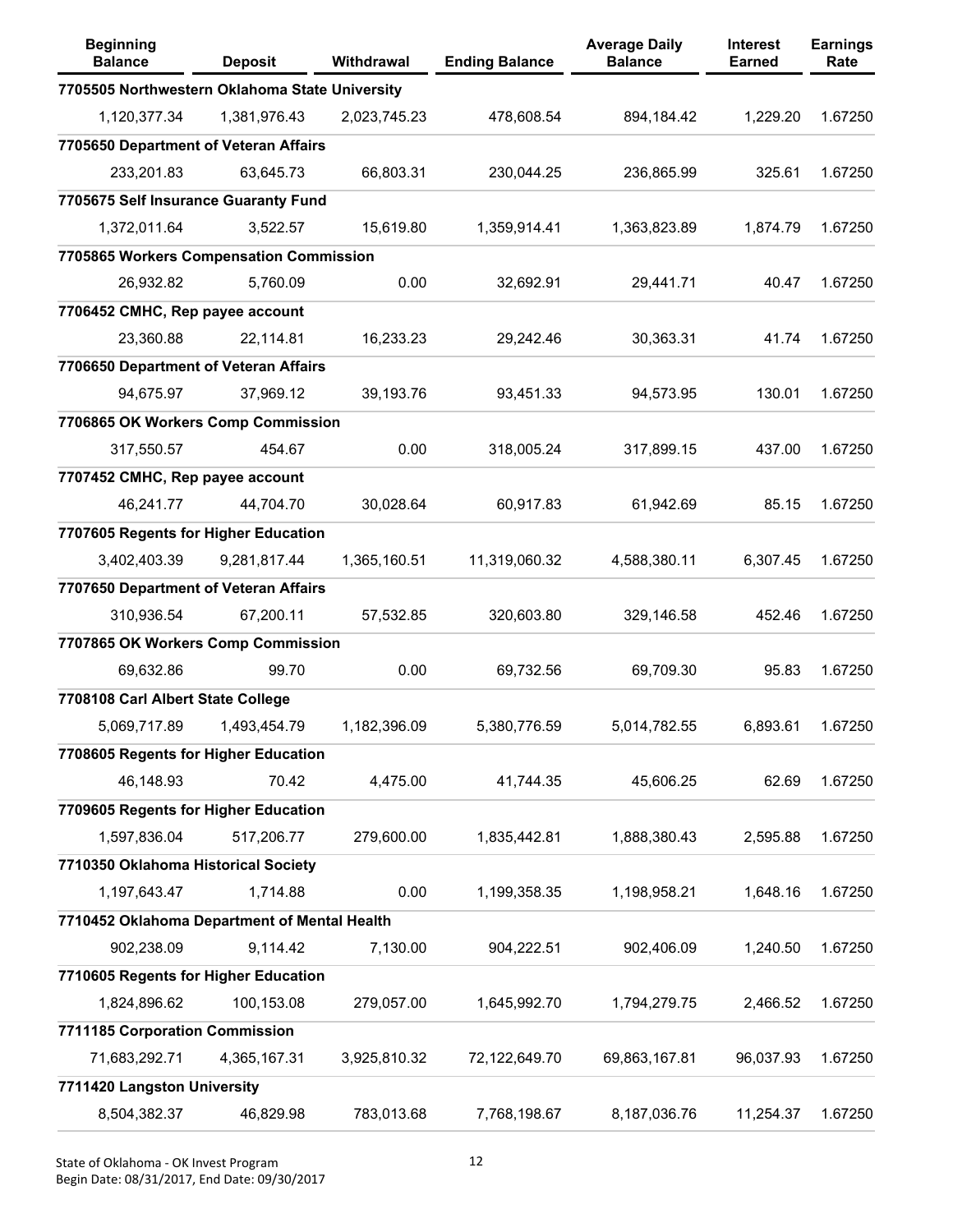| <b>Beginning</b><br><b>Balance</b>          | <b>Deposit</b> | Withdrawal   | <b>Ending Balance</b> | <b>Average Daily</b><br><b>Balance</b> | <b>Interest</b><br><b>Earned</b> | <b>Earnings</b><br>Rate |
|---------------------------------------------|----------------|--------------|-----------------------|----------------------------------------|----------------------------------|-------------------------|
| 7711452 Griffin Memorial Hospital Rep Payee |                |              |                       |                                        |                                  |                         |
| 38,771.04                                   | 1,295.77       | 0.00         | 40,066.81             | 38,937.13                              | 53.53                            | 1.67250                 |
| 7711605 Regents for Higher Education        |                |              |                       |                                        |                                  |                         |
| 832,851.10                                  | 1,192.54       | 28,400.00    | 805,643.64            | 822,405.38                             | 1,130.53                         | 1.67250                 |
| 7712605 Regents for Higher Education        |                |              |                       |                                        |                                  |                         |
| 156,697.78                                  | 495.14         | 4,552.80     | 152,640.12            | 156,611.87                             | 215.29                           | 1.67250                 |
| 7713605 Regents for Higher Education        |                |              |                       |                                        |                                  |                         |
| 1,907,563.81                                | 2,731.54       | 0.00         | 1,910,295.35          | 1,909,657.99                           | 2,625.13                         | 1.67250                 |
| 7714605 Regents for Higher Education        |                |              |                       |                                        |                                  |                         |
| 11,533,677.39                               | 169,335.06     | 163,000.00   | 11,540,012.45         | 11,556,809.24                          | 15,886.65                        | 1.67250                 |
| 7715605 Regents for Higher Education        |                |              |                       |                                        |                                  |                         |
| 455,165.68                                  | 651.74         | 0.00         | 455,817.42            | 455,665.35                             | 626.38                           | 1.67250                 |
| 7718605 Regents for Higher Education        |                |              |                       |                                        |                                  |                         |
| 4,738,621.02                                | 1,962,904.87   | 1,132,716.70 | 5,568,809.19          | 5,368,277.50                           | 7,379.54                         | 1.67250                 |
| 7719605 Regents for Higher Education        |                |              |                       |                                        |                                  |                         |
| 33,647.76                                   | 48.16          | 0.00         | 33,695.92             | 33,684.68                              | 46.30                            | 1.67250                 |
| 7723623 Seminole State College              |                |              |                       |                                        |                                  |                         |
| 204,713.45                                  | 1,608,588.37   | 592,911.13   | 1,220,390.69          | 337,781.22                             | 464.33                           | 1.67250                 |
| 7725100 Cameron University                  |                |              |                       |                                        |                                  |                         |
| 3,810,101.57                                | 5,885.07       | 515,432.71   | 3,300,553.93          | 3,637,312.38                           | 5,000.06                         | 1.67250                 |
| 7730230 East Central University             |                |              |                       |                                        |                                  |                         |
| 6,747,505.43                                | 489,502.02     | 1,264,344.02 | 5,972,663.43          | 6,384,361.41                           | 8,776.31                         | 1.67250                 |
| 7730830 Department of Human Services        |                |              |                       |                                        |                                  |                         |
| 152,987.70                                  | 35,374.86      | 7,893.69     | 180,468.87            | 171,507.48                             | 235.76                           | 1.67250                 |
| 7740605 Regents for Higher Education        |                |              |                       |                                        |                                  |                         |
| 15,562,937.49                               | 4,873,721.89   | 4,996,235.45 | 15,440,423.93         | 14,222,379.81                          | 19,550.90                        | 1.67250                 |
| 7741241 Redlands Community College          |                |              |                       |                                        |                                  |                         |
| 814,276.56                                  | 204,557.64     | 383,600.00   | 635,234.20            | 753,787.03                             | 1,036.20                         | 1.67250                 |
| 7745605 Regents for Higher Education        |                |              |                       |                                        |                                  |                         |
| 467,543.20                                  | 215,045.26     | 682,000.00   | 588.46                | 374,575.77                             | 514.91                           | 1.67250                 |
| 7747470 Murray State College                |                |              |                       |                                        |                                  |                         |
| 5,549,139.56                                | 445,408.08     | 3,205,663.13 | 2,788,884.51          | 4,800,536.17                           | 6,599.09                         | 1.67250                 |
| 7750350 Oklahoma Historical Society         |                |              |                       |                                        |                                  |                         |
| 1,041,837.91                                | 7,608.84       | 50,435.51    | 999,011.24            | 1,027,513.24                           | 1,412.48                         | 1.67250                 |
| 7750531 Rose State College                  |                |              |                       |                                        |                                  |                         |
| 10,425,420.58                               | 792,653.46     | 3,625,524.54 | 7,592,549.50          | 8,705,884.74                           | 11,967.61                        | 1.67250                 |
| 7751485 Northeastern State University       |                |              |                       |                                        |                                  |                         |
| 12,618,507.37                               | 2,973,789.46   | 3,417,089.00 | 12, 175, 207.83       | 12,458,244.11                          | 17,125.82                        | 1.67250                 |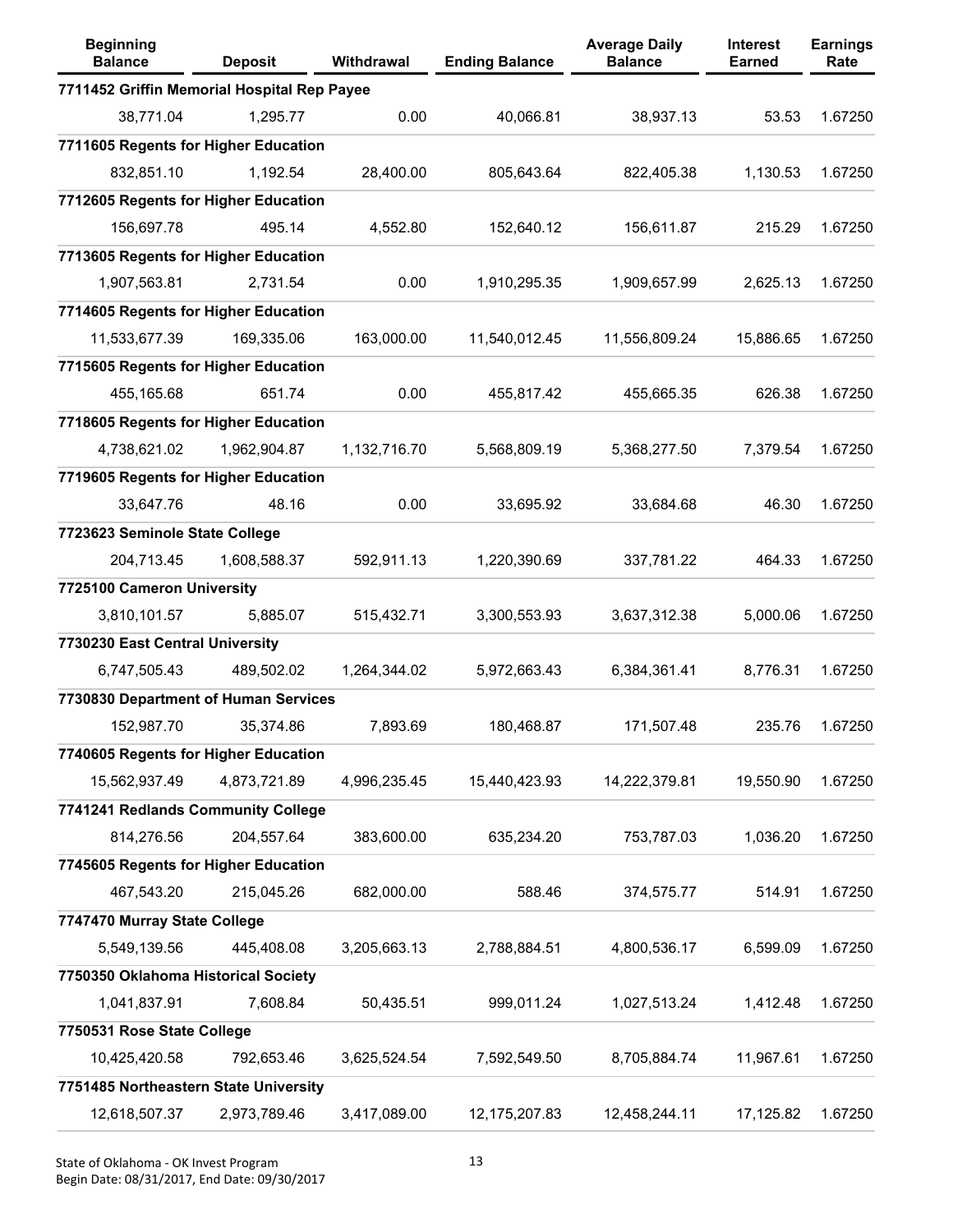| <b>Beginning</b><br><b>Balance</b>              | <b>Deposit</b> | Withdrawal   | <b>Ending Balance</b> | <b>Average Daily</b><br><b>Balance</b> | <b>Interest</b><br><b>Earned</b> | <b>Earnings</b><br>Rate |
|-------------------------------------------------|----------------|--------------|-----------------------|----------------------------------------|----------------------------------|-------------------------|
| 7752485 Northeastern State University           |                |              |                       |                                        |                                  |                         |
| 2,519,561.73                                    | 3,643.48       | 35.70        | 2,523,169.51          | 2,522,301.51                           | 3,467.30                         | 1.67250                 |
| 7765665 Southwestern Oklahoma State University  |                |              |                       |                                        |                                  |                         |
| 5,891,366.24                                    | 9,791,171.70   | 9,764,555.78 | 5,917,982.16          | 6,734,379.41                           | 9,257.47                         | 1.67250                 |
| 7790120 University of Central Oklahoma          |                |              |                       |                                        |                                  |                         |
| 648,029.94                                      | 853,753.77     | 966,344.32   | 535,439.39            | 1,046,183.80                           | 1,438.14                         | 1.67250                 |
| 7790470 Murray State College                    |                |              |                       |                                        |                                  |                         |
| 80,288.61                                       | 74,383.73      | 80,525.91    | 74,146.43             | 66,460.69                              | 91.36                            | 1.67250                 |
| 7790490 Northern Oklahoma College               |                |              |                       |                                        |                                  |                         |
| 372,042.84                                      | 198,937.71     | 187,568.86   | 383,411.69            | 426,799.43                             | 586.70                           | 1.67250                 |
| 7805370 OIFA                                    |                |              |                       |                                        |                                  |                         |
| 14,416.80                                       | 20.64          | 0.00         | 14,437.44             | 14,432.62                              | 19.84                            | 1.67250                 |
| 7823740 OCIA 2008B Reserve Fund                 |                |              |                       |                                        |                                  |                         |
| 631.27                                          | 0.90           | 0.00         | 632.17                | 631.96                                 | 0.87                             | 1.67250                 |
| 7845740 OCIA 2008A Sinking Fund                 |                |              |                       |                                        |                                  |                         |
| 3,125.95                                        | 1,231.65       | 0.00         | 4,357.60              | 4,070.22                               | 5.60                             | 1.67250                 |
| 7846740 OCIA 2008B Sinking Fund                 |                |              |                       |                                        |                                  |                         |
| 1,327.32                                        | 461.39         | 0.00         | 1,788.71              | 1,681.05                               | 2.31                             | 1.67250                 |
| 7847740 OSF Building Project Fund               |                |              |                       |                                        |                                  |                         |
| 3,552,727.98                                    | 5,087.09       | 0.00         | 3,557,815.07          | 3,556,628.08                           | 4,889.15                         | 1.67250                 |
| 7848740 OSF Building Project Fund               |                |              |                       |                                        |                                  |                         |
| 787,616.43                                      | 0.00           | 0.00         | 787,616.43            | 787,616.43                             | 1,082.70                         | 1.67250                 |
| 7849740 OCIA 2009A Sinking Fund                 |                |              |                       |                                        |                                  |                         |
| 387,289.80                                      | 186,217.14     | 0.00         | 573,506.94            | 425,353.37                             | 584.72                           | 1.67250                 |
| 7850740 OCIA                                    |                |              |                       |                                        |                                  |                         |
| 1,849,435.30                                    | 887,456.97     | 0.00         | 2,736,892.27          | 2,031,201.79                           | 2,792.21                         | 1.67250                 |
| 7851740 OCIA                                    |                |              |                       |                                        |                                  |                         |
| 1,239,764.00                                    | 270,102.51     | 0.00         | 1,509,866.51          | 1,295,447.48                           | 1,780.80                         | 1.67250                 |
| 7852740 Oklahoma 2010A GO Sinking Fund          |                |              |                       |                                        |                                  |                         |
| 3,304,248.01                                    | 1,891,849.86   | 0.00         | 5,196,097.87          | 4,754,666.24                           | 6,536.04                         | 1.67250                 |
| 7853740 Oklahoma 2010B GO Sinking Fund          |                |              |                       |                                        |                                  |                         |
| 15,134.56                                       | 21.67          | 0.00         | 15,156.23             | 15,151.17                              | 20.83                            | 1.67250                 |
| 7854740 OCIA Endowed Chair Fund 2010            |                |              |                       |                                        |                                  |                         |
| 1,995,585.76                                    | 964,424.69     | 0.00         | 2,960,010.45          | 2,192,188.91                           | 3,013.51                         | 1.67250                 |
| 7855740 OCIA 201A Higher Ed Projects Refunding  |                |              |                       |                                        |                                  |                         |
| 5,908,235.36                                    | 2,831,713.86   | 0.00         | 8,739,949.22          | 6,487,963.90                           | 8,918.73                         | 1.67250                 |
| 7857740 OCIA 2010A Highway Capital Improvements |                |              |                       |                                        |                                  |                         |
| 2,617,082.24                                    | 1,257,895.88   | 0.00         | 3,874,978.12          | 2,874,490.08                           | 3,951.44                         | 1.67250                 |